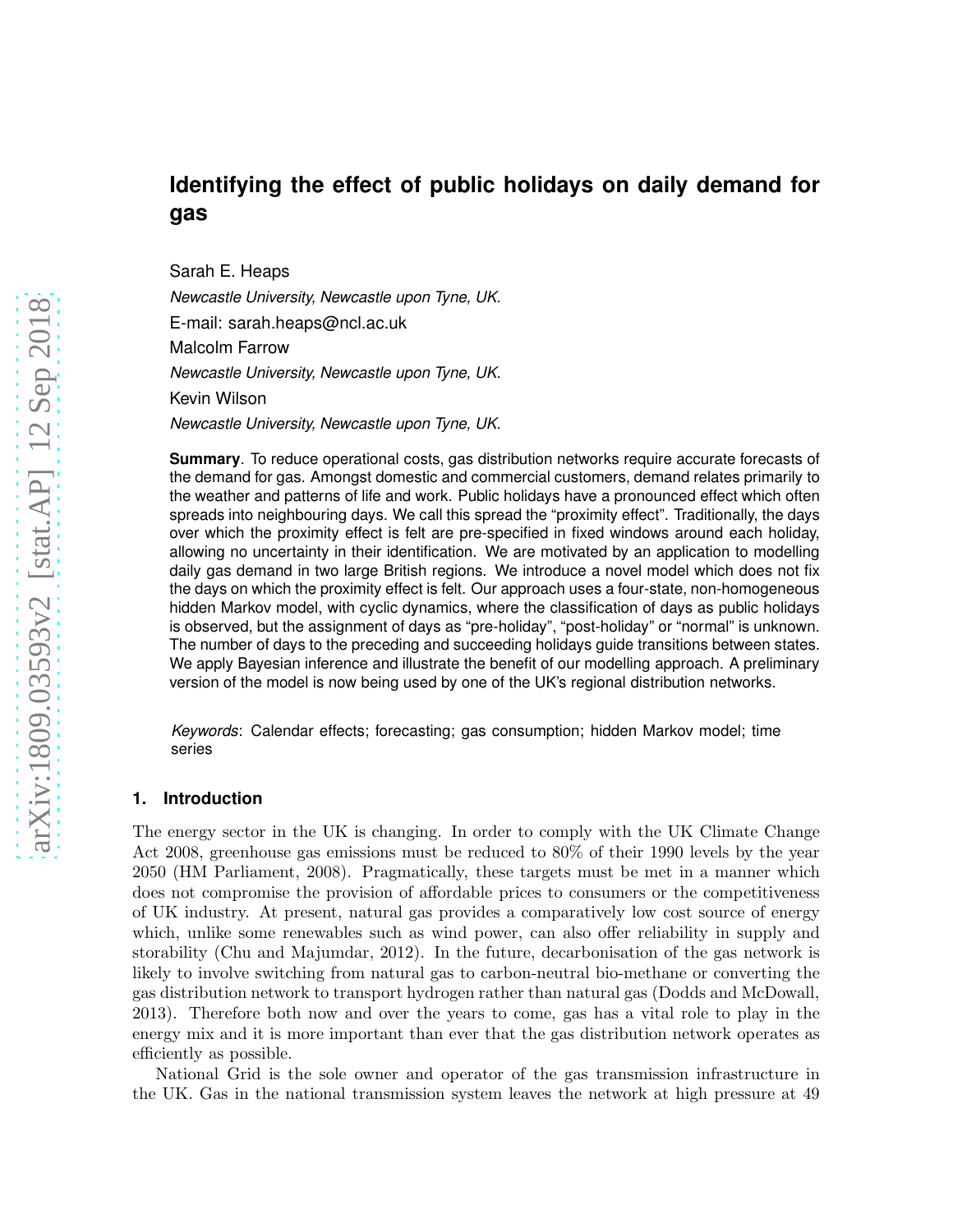points across the country. After being odorised for safety it is transported, ultimately at lower pressure, through eight regional distribution networks to individual customers. National Grid works closely with the regional distribution networks to ensure that the local supply of gas meets the demand at all times.

Demand forecasts, over a range of horizons, are required by both National Grid and the distribution companies for reasons including safety and security of supply and investment and operational planning (National Grid, 2016). The method used by distribution companies involves forecasts  $\hat{A}_{u,j}$  for the annual demand  $A_{u,j}$  in year u from a subset j of customers,  $j = 1, \ldots, J$ . These are produced outside the company, taking into account economic and other external factors. Forecasts for demand  $\tilde{Y}_{t,j}$  for subset j on day t are then rescaled to match this annual forecast; see National Grid (2016). Thus what is required is inference about a set of scale factors  $\exp{k_{t,i}}$  for the days of the year so that the forecast mean of  $\tilde{Y}_{t,j}$ , for example, will be  $\mathbb{E}[\exp\{k_{y,j}\}]\hat{A}_{u,j}$ , since the scale factors may reasonably be treated as independent of the annual demand level.

In this paper we describe a model for demand using the transformation  $Y_{t,j} = \ln(\tilde{Y}_{t,j}) =$  $c_{u(t),j} + k_{t,j} + e_{t,j}$  where  $u(t)$  is the year in which day t falls. Here  $e_{t,j}$  represents random fluctuation and the value of the additive constant  $c_{u(t),j}$  can be adjusted in forecasts to match  $\hat{A}_{u(t),j}$ , without affecting the log scale factors  $k_{t,j}$ . It is these factors, incorporating weather, seasonal and calendar effects, about which inference is required.

There is a large body of work in the scientific literature concerned with modelling and forecasting the demand for natural gas; see, for example, Soldo (2012) for an extensive review. In broad terms, consumers of gas can be divided into three types: residential, commercial and industrial. We focus on the first two of these groups in this paper. Although economic factors like gas prices and national income are important drivers of gas consumption by big industrial users, their effects are generally less important for residential and commercial customers for whom gas is predominantly used for heating (including water) and cooking. As a result, the demand by these groups is strongly related to the weather and patterns of life and work. Models for residential and commercial gas consumption therefore generally allow for weather-related predictors and seasonal and calendar effects. Sometimes models also incorporate interactions between the two to allow the effect of the weather and, in particular, temperature to vary with periodic changes in fixed or timed heating schedules. After modelling the weather, seasonal and calendar effects, it is common for remaining errors to exhibit considerable autocorrelation. This is generally modelled directly, for instance by assuming autoregressive-moving-average (ARMA) models for the residuals (Lyness, 1984; Akouemo and Povinelli, 2016).

Weather-related predictors in models for gas consumption generally include primitive variables, like temperature and wind speed, or derived variables, constructed to have a simple relationship with demand. In the literature, considerable attention has been devoted to modelling the non-linear effect of temperature which manifests at low and high temperatures when, for example, many customers switch their heating on or off. In some cases this is achieved by fitting non-linear regression models (e.g. see Brabec et al., 2009; Gascón and Sánchez-Ubeda,  $2018$ ) whilst in others, the effect is captured through bespoke, derived variables such as "heating-degree days" (e.g. Akouemo and Povinelli, 2016). The latter measure the temperature difference from some fixed threshold, but adopt zero values when the temperature exceeds that threshold, so that the temperature has no effect when heating is not needed.

Seasonal and calendar effects often include a smoothed effect for the day of the year (e.g. Brabec et al., 2009; Gascón and Sánchez-Úbeda, 2018) and fixed effects to represent the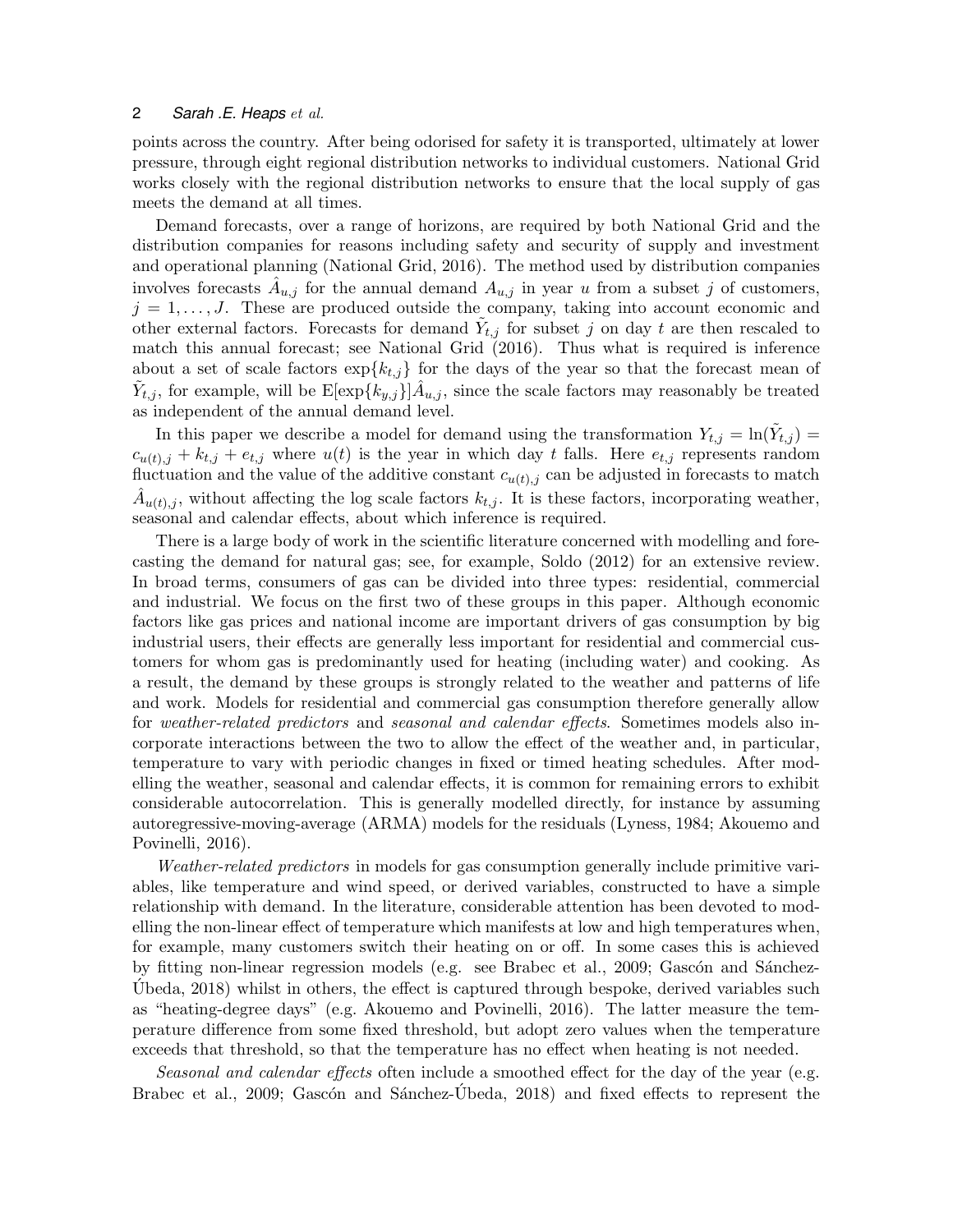## *Identifying the effect of public holidays on daily demand for gas* 3

day of the week. These are needed because gas demand follows a weekly cycle, with clear differences between weekdays and weekends (Lyness, 1984). Similarly, because demand is affected markedly by public holidays, models usually include a holiday factor (Brabec et al., 2015) or treat public holidays like days of the weekend (e.g. Charlton and Singleton, 2014). In addition to effects on the days of the holidays themselves, models for energy consumption sometimes include a protracted effect which extends into neighbouring days. This allows for the influence of changes in cooking and travel arrangements, and for the commercial and industrial slow-down that typically occurs around holidays. For example, in their model for gas consumption in the Czech Republic, Brabec et al. (2009) include Christmas and Easter effects which apply over a fixed range of consecutive days around Christmas Day and Good Friday. Taking a different approach, Brabec et al. (2010) define a "daytype" factor with five levels corresponding to different classifications of the current, previous and following days as working days or otherwise. This allows public holidays and neighbouring days to have different effects depending on where they fall in the week. In their models for electricity consumption, Hor et al. (2006) and Pardo et al. (2002) allow demand to differ on proximity days within a short fixed window around each holiday.

Some public holidays, particularly those around Christmas and often Easter, occur during periods where the demand for gas is at its highest. At such times, it is essential to have accurate forecasts and a correct quantification of uncertainty. Yet, in terms of allowing for a proximity effect, an aspect common to all of the approaches above is that the dates of the proximity days are fixed, often arbitrarily.

In this paper, we are motivated by an application involving daily gas consumption in the two large geographical areas in Northern England served by the regional operator Northern Gas Networks (NGN). We propose a novel model for daily gas demand which, to our knowledge, is the first approach which does not fix the days on which the proximity effect of a public holiday is felt. The results of a preliminary version of this model are already being used by the company in its annual medium-term forecasting exercise. Our approach is based on a four-state, non-homogeneous hidden Markov model (NHMM) with cyclic dynamics. In this model the classification of days as public holidays is observed, but the assignment of days as "pre-holiday", "post-holiday" or "normal" is unknown, but guided by the number of days to the preceding and succeeding public holidays. We allow for auto– and cross–correlation in the bivariate time-series by modelling the logarithm of gas demand in the two regions, conditional on the states, using a bivariate autoregression of order one, with a symmetric autoregressive coefficient matrix, that allows stationarity to be imposed through simple constraints on the parameter space. Taking a Bayesian approach to inference, we use a hierarchical structure to encapsulate structural prior information about similarities between the two regions. In our application, we illustrate the benefit of allowing for a proximity effect of unknown magnitude and duration.

The remainder of this paper is structured as follows. The data for our analysis are described in Section 2. In Section 3 we propose our model and describe it in detail. Section 4 gives the structure of our prior distribution and Section 5 discusses computation of the posterior distribution. We give the results of applying our model and inferential procedures in Section 6 and draw some conclusions in Section 7.

## **2. The data**

NGN, one of the eight regional distribution networks in the UK, is responsible for gas distribution to 2.7 million homes and businesses across a  $25000 \text{km}^2$  region in the North East of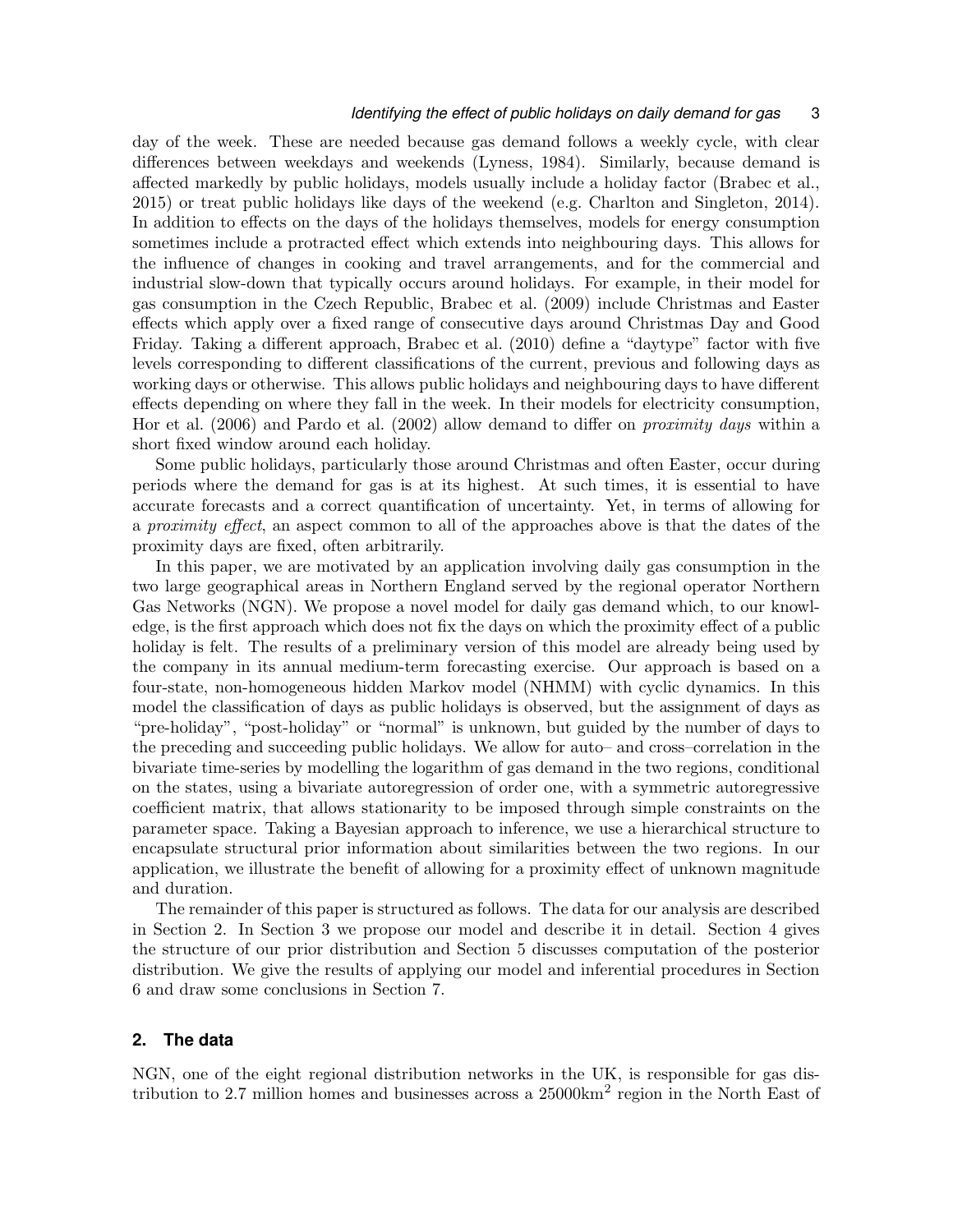| Load Band                   |                  | Example                                       |
|-----------------------------|------------------|-----------------------------------------------|
|                             | Index MWh / year |                                               |
|                             | 0-73 MWh         | A single house                                |
| $\mathcal{D}_{\mathcal{L}}$ | 73-732 MWh       | A large block of flats or commercial premises |
| 3                           | 732-5860 MWh     | Small industrial premises                     |

**Table 1.** Classification of NDM load bands 1 to 3.

England, Northern Cumbria and Yorkshire.

In the UK, medium and long term demand forecasts are produced for each of thirteen local distribution zones (LDZs). NGN is responsible for generating the demand forecasts for the neighbouring Northern (NO) and North East (NE) LDZs. The former covers Northern Cumbria and the North East of England and the latter encompasses much of Yorkshire. Within each LDZ, every point at which gas is taken from the network by supply pipe to a consumer is categorised according to its *load band*, which is based on how much gas it uses. Depending on whether or not meters are read daily, load bands are classified as daily metered (DM) or non-daily metered (NDM). DM load bands comprise large industrial premises which typically have the highest demand for gas. NDM load bands are sub-divided into four categories, roughly containing domestic, commercial and small and medium sized industrial customers. In this paper we focus on load bands 1 to 3, the definitions of which are shown in Table 1.

For both LDZs and each of the three NDM load bands, daily gas consumption data are available for the nine year period from 1st January 2008 to 18th February 2017. The accompanying weather data take the form of a derived variable called the composite weather variable (CWV), defined by National Grid, which takes a single, daily value for each LDZ. The CWV is based primarily on air temperature. However, in order to strengthen the linear association between this temperature-based variable and gas consumption, its construction accommodates adjustments at high and low temperatures and allowance for the effects of other weather variables, such as wind speed. Further details can be found in National Grid (2016).

## **3. A non-homogeneous hidden Markov model (NHMM)**

Denote by  $\tilde{Y}_{t,j}$  the gas demand in tenths of a gigawatt-hour (GWh) pertaining to a given NDM load band on day t in region j, where  $j = 1$  and  $j = 2$  correspond to the Northern and North East LDZs, respectively. Rather than modelling the raw demand, we instead work on a log scale, defining  $Y_{t,j} = \ln(Y_{t,j})$  and  $\boldsymbol{Y}_t = (Y_{t,1}, Y_{t,2})'$  for  $t = 1, \ldots, T$ . This helps to make the variance more stable across seasons and gives fixed effects in our additive model a multiplicative effect on the original scale. The CWV on day t is denoted by  $w_t = (w_{t,1}, w_{t,2})'$ . We introduce further explanatory variables  $n_t \in \mathbb{N}_0 = \{0, 1, 2, \ldots\}$  and  $p_t \in \mathbb{N}_0$  which indicate the number of days to the next and since the previous public holiday, respectively. Clearly day  $t$  is a public holiday, known colloquially in England as a bank holiday, if and only if  $n_t = p_t = 0$ . Finally, we introduce the categorical explanatory variable  $r_t \in \{1, 2, 3\}$  which indicates the "type" of the nearest public holiday according to the calendar season in which it falls. The labelling is given in Table 2. Note that if a holiday, such as Christmas Day, falls at the weekend, it is a neighbouring weekday that will be observed as the corresponding bank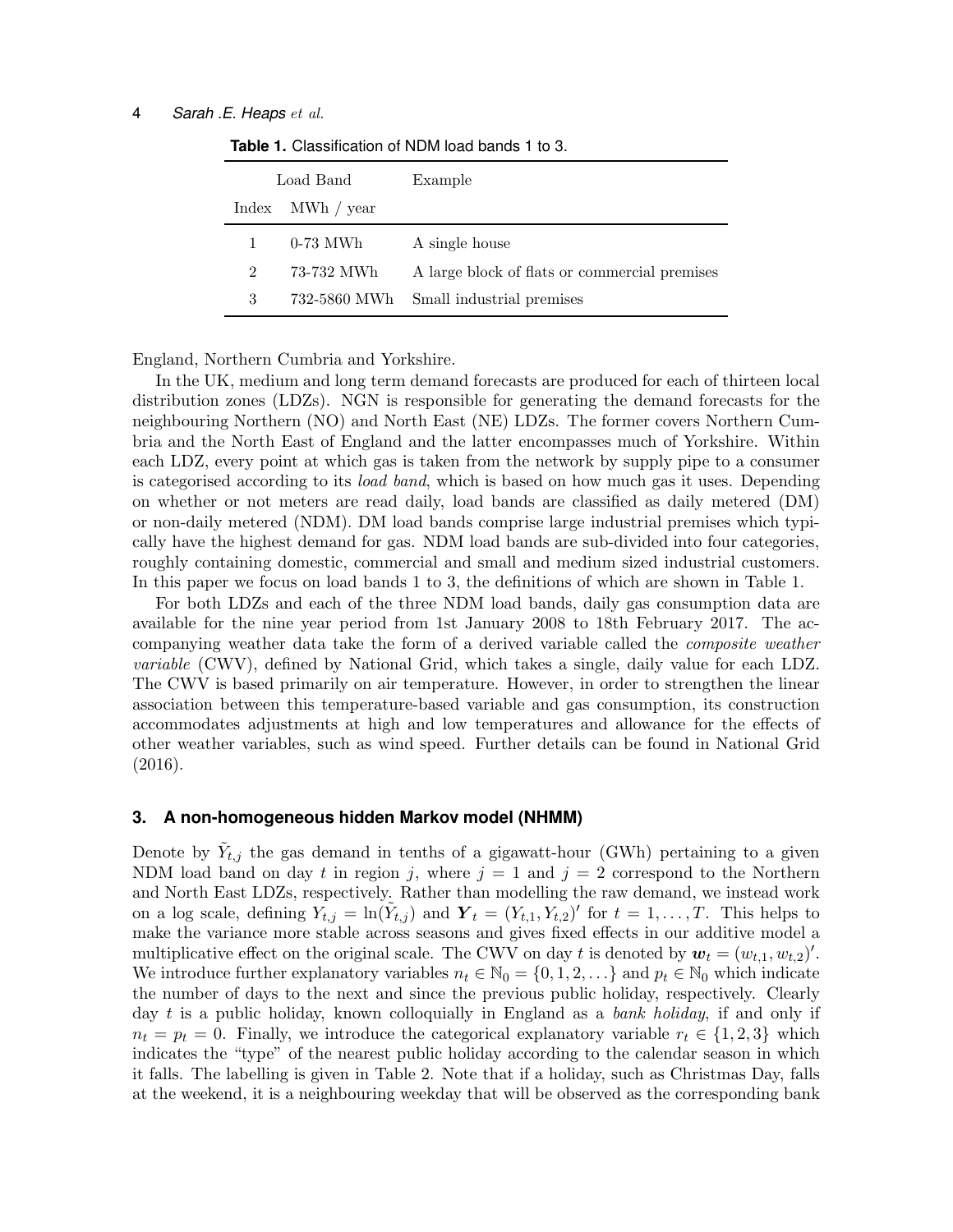| 'Type                       | Name        | Days                                                                                                  |
|-----------------------------|-------------|-------------------------------------------------------------------------------------------------------|
|                             | "Easter"    | Good Friday and Easter Monday                                                                         |
| $\mathcal{D}_{\mathcal{L}}$ | "Other"     | May Day, Spring bank holiday, Summer bank holiday and one-off<br>holidays such as the Queen's Jubilee |
| 3                           | "Christmas" | Christmas Day, Boxing Day and New Year's Day                                                          |

**Table 2.** Categorisation of UK public holidays. If day t is equidistant between two holidays of different types, the type  $r_t$  of the later holiday is used.

holiday.

As discussed in Section 1, public holidays often have a protracted effect on gas consumption, which extends into neighbouring days. The simplest way of modelling this effect would be to classify days within a fixed window around each public holiday deterministically as proximity days. However, this approach is inflexible, relying on an arbitrary decision as to the existence, size and position of the windows. Instead, we allow the number of proximity days on either side of each public holiday to be unknown. This is achieved by introducing a discrete-valued stochastic process  $\{S_t : t = 0, 1, ..., T\}$  with  $S_t \in \mathcal{S}_s = \{1, 2, 3, 4\}$  in which state 2 can only apply to public holidays and is observable, whilst states 1, 3, and 4 are "hidden" and cannot be observed. Of these, states 1 and 3 allow for "pre-holiday" and "post-holiday" proximity days, whilst state 4 is a baseline for "normal" days. To support this we define a distribution over the states so that state 1 can only be entered from state 4 and left via state 2, whilst state 3 can only be entered from state 2.

The directed acyclic graph (DAG) in Figure 1 illustrates the assumptions of conditional independence in our hidden Markov model. A non-homogeneous Markov chain for the states will be described in Section 3.1, whilst the model for gas demand, conditional on the states, will be discussed in Section 3.2.

## *3.1. Modelling the states*

The challenge in modelling the joint distribution of the states arises because state 2, representing public holidays, is observable and the dates of public holidays are always known in advance. In the hidden Markov model (HMM) framework, we can build this information into our prior distribution for the states  $S_t$  in two ways. The more direct approach would be for the states to evolve according to a non-homogeneous Markov chain with transition probabilities that vary over time. Transition into state 2 can occur with certainty if day  $t$  is a public holiday, and transition into the pre-holiday state (state 1) can become more likely in the days leading to a holiday. Alternatively we can specify the joint prior distribution for the states by updating an "initial" prior, representing a homogeneous Markov chain, by conditioning on the observation that  $S_t = 2$  if day t is a public holiday or  $S_t \neq 2$  otherwise, for  $t = 0, \ldots, T$ . Of course, the resulting process is no longer Markovian.

We choose to adopt the more direct approach, based on a non-homogeneous Markov chain, and model the transition probabilities as functions of the number of days to the next  $(n_t)$ , and since the previous  $(p_t)$ , public holiday. This approach allows a flexible, non-geometric distribution for the pre- and post-holiday state sojourn times which could, for example, rapidly decay after two days, in keeping with views from the literature (see Section 1) and the expert judgement of engineers at NGN (see Section 3.1.2). Moreover, use of covariates  $n_t$  and  $p_t$ in the non-homogeneous model allows straightforward experimentation with the joint prior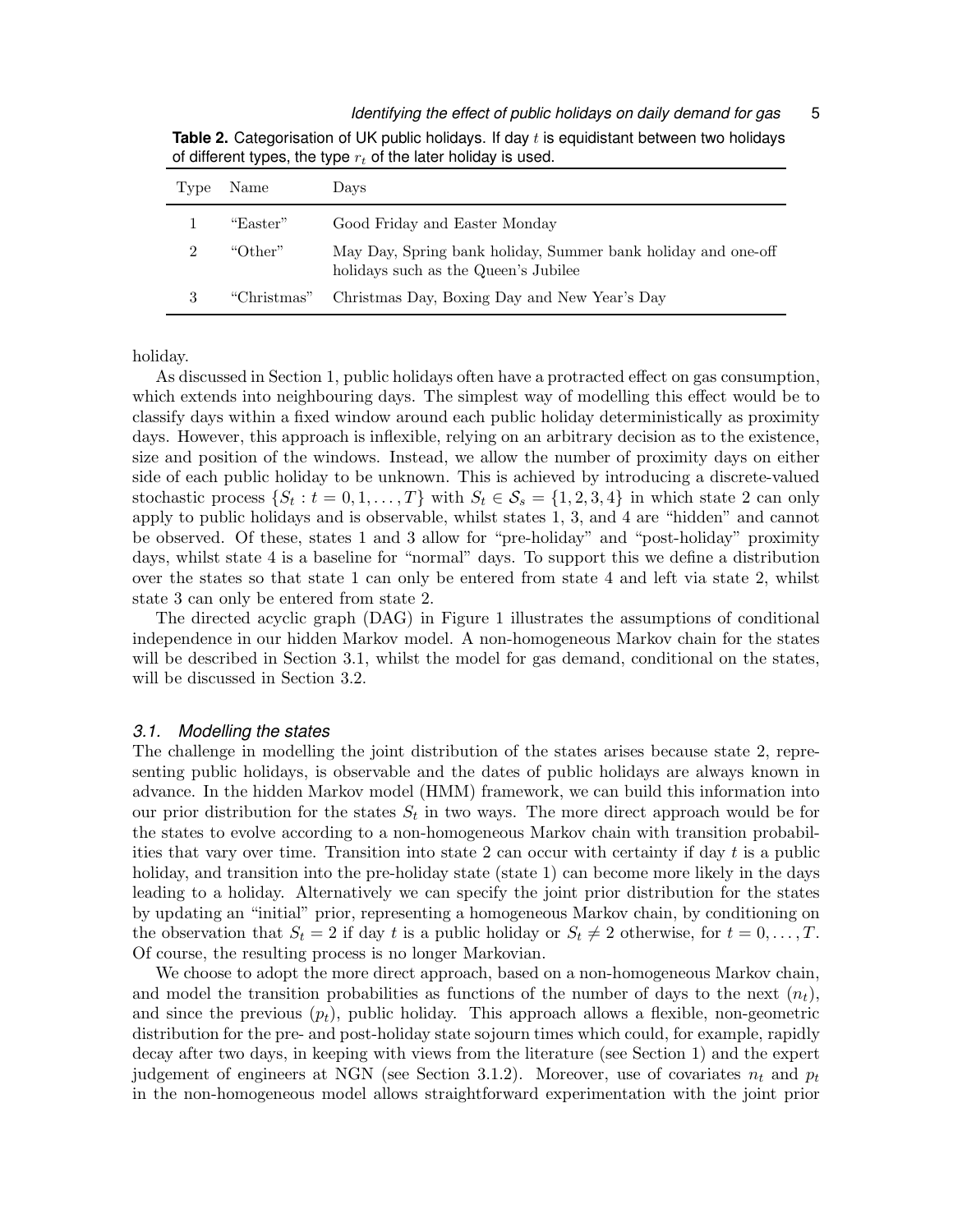

**Fig. 1.** DAG illustrating the factorisation of the joint density of the observations and the hidden states conditional on the time series of explanatory variables  $(n_t, p_t, r_t, w_t)$ , for  $t = 1, 2, \ldots$  In a DAG, random variables are represented by nodes. These are connected by directed arrows which indicate the order of conditioning when factorising their joint probability density.

induced for the states, which aids in constructing a distribution with a sensible concentration of prior mass (see Section 6.1).

#### 3.1.1. Public holidays

Suppose that the states  $S_t$  follow a first order, non-homogeneous Markov chain with

$$
\Pr(S_t = k | S_{t-1} = j, n_t, p_t) = \lambda_{j,k}(n_t, p_t), \qquad (j, k) \in \mathcal{S}_s^2
$$

for  $t = 1, 2, \ldots, T$ , and initial distribution

$$
Pr(S_0 = k | n_0, p_0) = \ell_k(n_0, p_0), \qquad k \in S_s.
$$

Since state 2 is observable, it follows that, if day 0 is a public holiday, then  $n_0 = p_0 = 0$  and  $\ell_2(0,0) = 1$ . Similarly, for any  $j \in \mathcal{S}_s$ , if day t is a public holiday, then  $n_t = p_t = 0$  and  $\lambda_{i,2}(0,0) = 1.$ 

#### 3.1.2. Other days

In the remainder of this section we consider the initial distribution  $Pr(S_0 = k | n_0, p_0)$  and transition probabilities  $Pr(S_t = k | S_{t-1} = j, n_t, p_t)$  characterising the state process if day t is not a public holiday. In such cases  $(n_t, p_t) \in \mathbb{N}_0^2 \setminus \{(0, 0)\}\$  and state 2 cannot be assigned. Dropping the t subscript for brevity, it follows that  $\ell_2(n,p) = 0$  and  $\lambda_{j,2}(n,p) = 0$  for all  $j \in \mathcal{S}_s$ . To complete our initial distribution we assign  $\ell_k(n,p) = 1/3$  for  $k \in \mathcal{S}_s \setminus \{2\}$ . Thereafter, we impose cyclic dynamics on the evolution of the state by assuming that all of the remaining transition probabilities  $\lambda_{j,k}(n,p)$ , for  $j \in \mathcal{S}_s$  and  $k \in \mathcal{S}_s \setminus \{2\}$ , are zero except the transitions from the normal state to the pre-holiday state  $\lambda_{4,1}(n, p)$ ; transitions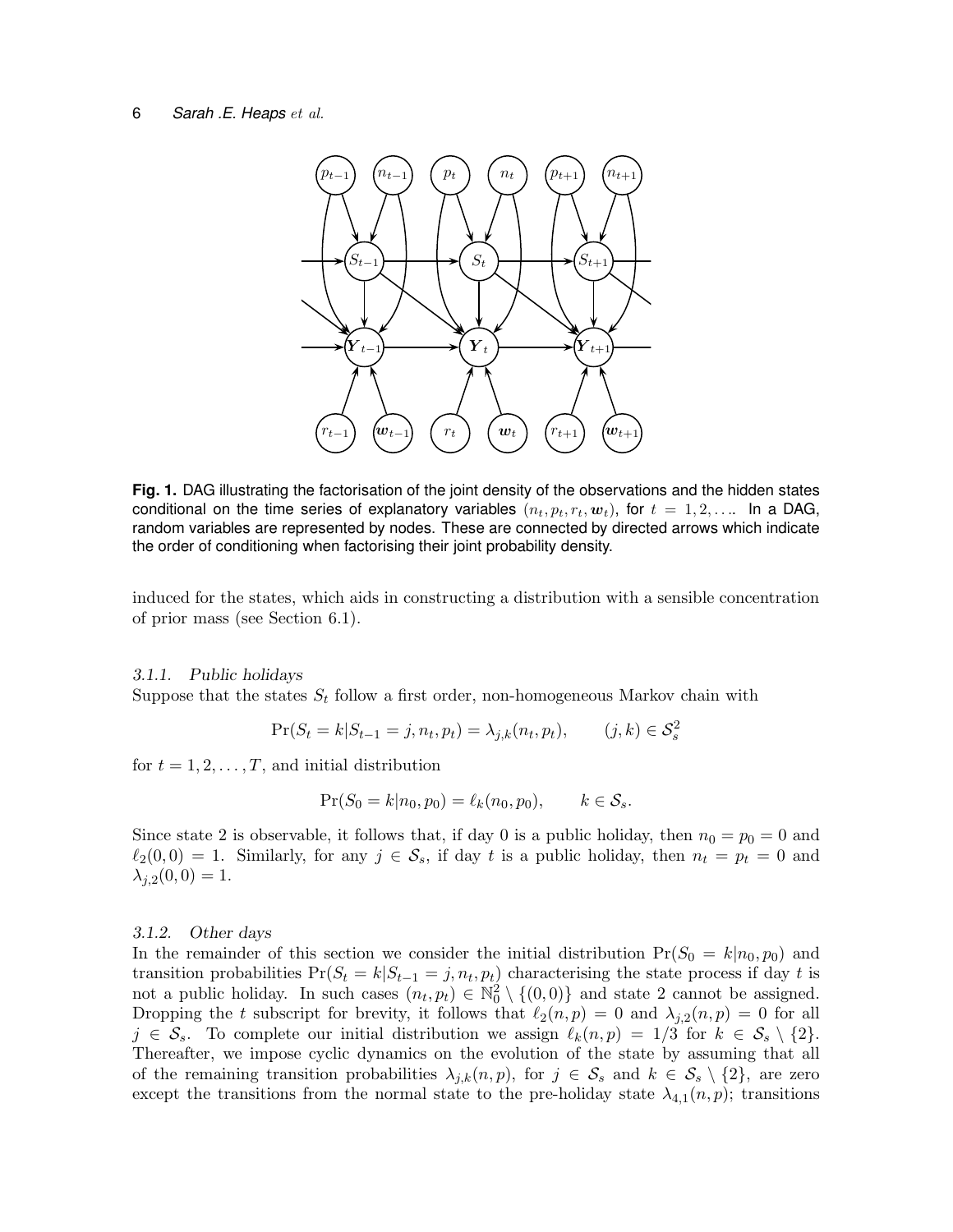## *Identifying the effect of public holidays on daily demand for gas* 7

from the holiday state to the post-holiday or normal states,  $\lambda_{2,3}(n, p)$  and  $\lambda_{2,4}(n, p)$ ; and the self-transitions  $\lambda_{1,1}(n, p)$ ,  $\lambda_{3,3}(n, p)$  and  $\lambda_{4,4}(n, p)$ . Necessarily this implies  $\lambda_{2,4}(n, p)$  =  $1 - \lambda_{2,3}(n, p), \lambda_{3,3}(n, p) = 1 - \lambda_{3,4}(n, p)$  and  $\lambda_{1,1}(n, p) = 1$ , leaving us to define  $\lambda_{2,3}(n, p)$ ,  $\lambda_{3,4}(n, p)$  and  $\lambda_{4,1}(n, p)$ . It follows from the formulation of our model that an uninterrupted spell of proximity days between two public holidays will be deemed post-, rather than pre-, holiday days. This is to avoid difficulties in identifying a time of transition from the postthe pre-holiday state.

Expert judgement from engineers at NGN suggested that a proximity effect, if it was felt, was likely to last for one or two days on either side of a public holiday. Longer periods of protracted holiday behaviour were thought to be very unlikely. If a pair of public holidays was separated by a small number of ordinary days, transitions into the proximity state, and transitions sustaining it, were expected to be more likely. In order to build the first of these ideas into our model, we allow the probability of transition into the pre-holiday state,  $\lambda_{4,1}(n, p)$ , to decay quickly to zero as n gets large by modelling the logit of the transition probability as

$$
logit{\{\lambda_{4,1}(n,p)\}} = \nu_{4,1,1} + \nu_{4,1,2} \frac{(n-1)^{1/2}}{10}.
$$
 (1)

We anticipate  $\nu_{4,1,2} < 0$ . Here the offset allows the parameter  $\nu_{4,1,1}$  to be interpreted as the logit probability of transition into the pre-holiday state when the following day is a holiday. Taking the square root of  $(n-1)$  helps to prevent the prior variance of logit $\{\lambda_{4,1}(n,p)\}\$  from becoming too large as  $n$  grows. In turn, this prevents an implausible u-shaped prior for any feasible n. Given the values taken by n, the division of  $(n-1)^{1/2}$  by 10 allows the coefficient  $\nu_{4,1,2}$  to be interpreted on a scale that is comparable with that of a binary predictor, which will be introduced when modelling the other two transition probabilities,  $\lambda_{3,4}(n, p)$  and  $\lambda_{2,3}(n, p)$ .

For the probability of transition out of the post-holiday state, one could assume  $\lambda_{3,4}(n, p)$  =  $\lambda_{3,4}$  for all  $(n, p) \in \mathbb{N}_0^2 \setminus \{(0, 0)\},$  and appeal to the property of (homogeneous) first-order Markov chains that the sojourn time in state 3 would have a geometric distribution with mean  $\lambda_{3,4}^{-1}$ . However, a geometric distribution of the sojourn time in the post-holiday state, having only one parameter, is not sufficiently flexible to be reconciled with the expert judgement of NGN engineers. We therefore use the information encoded in the explanatory variable  $p$ , the number of days since the previous holiday, and model the logit of the transition probability as

$$
logit{\{\lambda_{3,4}(n,p)\}} = \nu_{3,4,1} + \nu_{3,4,2} \frac{(p-2)^{1/2}}{10} + \nu_{3,4,3} \mathbb{I}(n=1)
$$
 (2)

in which  $\mathbb{I}(n = k)$  takes the value 1 if  $n = k$  and 0 otherwise. Clearly the transition probability  $\lambda_{3,4}(n, p)$  will approach 1 as p becomes large if  $\nu_{3,4,2} > 0$ . The offset in the square root term allows the parameter  $\nu_{3,4,1}$  to be interpreted as the logit probability of transition out of the post-holiday state after a stay of one day. In the UK, there is at least one weekend per year – the Easter weekend – with public holidays on the neighbouring Friday and Monday. We include the indicator term to allow the transition probability to differ over such weekends, in accordance with the views of industry experts at NGN. An analogous term is included in the logit probability of transition into the post-holiday state, which we model as

$$
logit{\{\lambda_{2,3}(n,p)\}} = \nu_{2,3,1} + \nu_{2,3,2}\mathbb{I}(n=2).
$$
 (3)

#### *3.2. Modelling the conditional demand for gas*

Analysis involving an earlier version of the model, where observations were assumed to be conditionally independent given the states, revealed substantial autocorrelation between resid-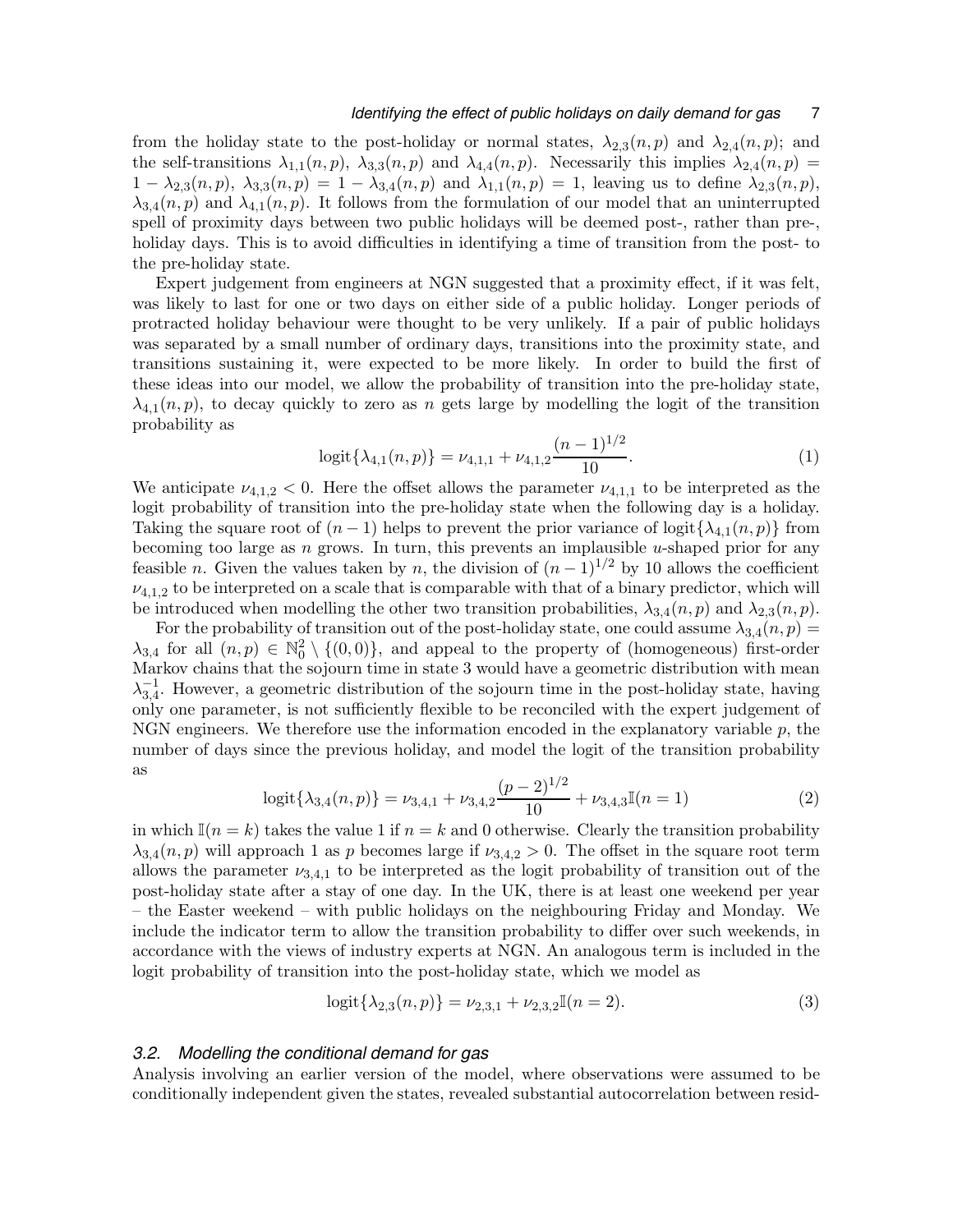uals, causing difficulties in identifying the three unknown states. We therefore model the logarithm  $\mathbf{Y}_t$  of the demand for gas, conditional on the state on the current and previous days, as a first-order vector autoregression, or VAR(1), with density  $p(\mathbf{y}_t|\mathbf{y}_{t-1}, S_{t-1} = s_{t-1}, S_t =$  $s_t, n_t, p_t, r_t, \mathbf{w}_t$  for  $t = 2, \ldots, T$  and, at time  $t = 1$ ,

$$
p(\mathbf{y}_1|S_0=j, S_1=s_1, n_1, p_1, r_1, \mathbf{w}_1)=p(\mathbf{y}_1|S_1=s_1, n_1, p_1, r_1, \mathbf{w}_1). \hspace{1cm} (4)
$$

We constrain our conditional model for gas demand to be conditionally stationary. That is, we can regard the vectors  $Y_t$  as being the results of transforming values from a stationary VAR(1) process. The transformation applied on day  $t$  depends on the day of the year, day of the week, composite weather variable and state. Given the relatively short time-scales of interest, such a stationarity assumption is reasonable and, in fact, nonstationarity of a non-negligible degree seems implausible in this application.

The conditional model for  $(\boldsymbol{Y}_t | \boldsymbol{Y}_{t-1} = \boldsymbol{y}_{t-1}, S_{t-1} = s_{t-1}, S_t = s_t)$  is given by

$$
\boldsymbol{Y}_t - \boldsymbol{\mu}_t = \boldsymbol{\Psi}(\boldsymbol{y}_{t-1} - \boldsymbol{\mu}_{t-1}) + \boldsymbol{\epsilon}_t, \quad \boldsymbol{\epsilon}_t \sim \mathrm{N}_2(\boldsymbol{0}, \boldsymbol{\Omega}_t^{-1})
$$
(5)

for  $t = 2, \ldots, T$ , whilst for the initial distribution of  $(Y_1|S_1 = s_1)$  in (4), we write

$$
\boldsymbol{Y}_1 = \boldsymbol{\mu}_1 + \boldsymbol{\epsilon}_1, \quad \boldsymbol{\epsilon}_1 \sim \mathrm{N}_2\left(\mathbf{0}, V(\boldsymbol{\Psi}, \boldsymbol{\Omega}_1)\right). \tag{6}
$$

In both cases the dependence on the states comes through both the time-dependent mean  $\mu_t$  and precision matrix  $\Omega_t$ . The terms  $\epsilon_1, \ldots, \epsilon_T$  form a sequence of independent bivariate normal random vectors with zero mean,  $\Psi \in \mathcal{S}_{\psi}$  is a  $(2 \times 2)$  real-valued matrix, with elements  $\Psi_{j,k}$ , constrained to satisfy the stationarity condition of a bivariate AR(1) process, and each  $\Omega_t$  is a  $(2 \times 2)$  symmetric, positive definite matrix. The stationarity region  $\mathcal{S}_{\psi}$  is defined as the subset of  $(2 \times 2)$  matrices with real-valued entries whose eigenvalues are less than 1 in modulus (Tunnicliffe-Wilson et al., 2016). The term  $V(\Psi,\Omega_1)$  is the stationary variance of the mean-centered errors  ${Y_t - \mu_t : t = 1, 2, ...}$  that would prevail if the precision matrix remained equal to  $\Omega_1$  at all future times, that is, the matrix V which solves the equation  $V = \Psi V \Psi' + \Omega_1^{-1}$ . A solution, which is symmetric and positive definite, is guaranteed by our assumptions on the support of  $\Psi$  and  $\Omega_1$ . Specification of a well-behaved prior distribution over the stationarity region  $\mathcal{S}_{\psi}$  is very challenging due to its complex geometric constraints. Fortunately, the problem simplifies greatly if we assume  $\Psi_{1,1} = \Psi_{2,2} = \Psi_{\text{on}}$  and  $\Psi_{1,2} =$  $\Psi_{2,1} = \Psi_{\text{off}}$ , in which case the necessary and sufficient conditions for stationarity are that  $|\Psi_{\text{on}} + \Psi_{\text{off}}| < 1$  and  $|\Psi_{\text{on}} - \Psi_{\text{off}}| < 1$ . We therefore adopt this simplification to the model.

The time-dependent mean,  $\mu_t$ , in (5) and (6) includes terms to allow for the influence of the composite weather variable (CWV) and various seasonal and calendar related effects. As we are working on the logarithmic scale, each has a multiplicative effect on the demand for gas. Conditional on the state,  $S_t = s_t$ , the mean for LDZ j, is given by

$$
\mu_{t,j} = \alpha_j + B_{t,j,s_t} \beta_{j,r_t} + \Gamma_{t,j} + \Delta_{t,j} + (\zeta_{j,1} + \zeta_{j,2} w_{t,j}) \tilde{w}_{t,j}
$$
(7)

for  $j = 1, 2$ , where  $\alpha_j$  provides an intercept. Due to interactions with the temperature and differences in consumer habits, the effect of a public holiday may differ according to whether it falls over the Christmas period, at Easter or over the summer. We therefore allow the three types of public holiday, defined earlier in Table 2, to have different effects on  $\mu_{t,j}$ , represented by  $\beta_{j,1}, \beta_{j,2}$  and  $\beta_{j,3}$ . The mean depends on the state on day t through the term  $B_{t,j,s_t}$  which controls whether or not a holiday effect is included. It is defined by

$$
B_{t,j,1} = \rho_{\beta,j}^{n_t}, \qquad B_{t,j,2} = 1, \qquad B_{t,j,3} = \rho_{\beta,j}^{\min(n_t, p_t)}, \qquad B_{t,j,4} = 0,
$$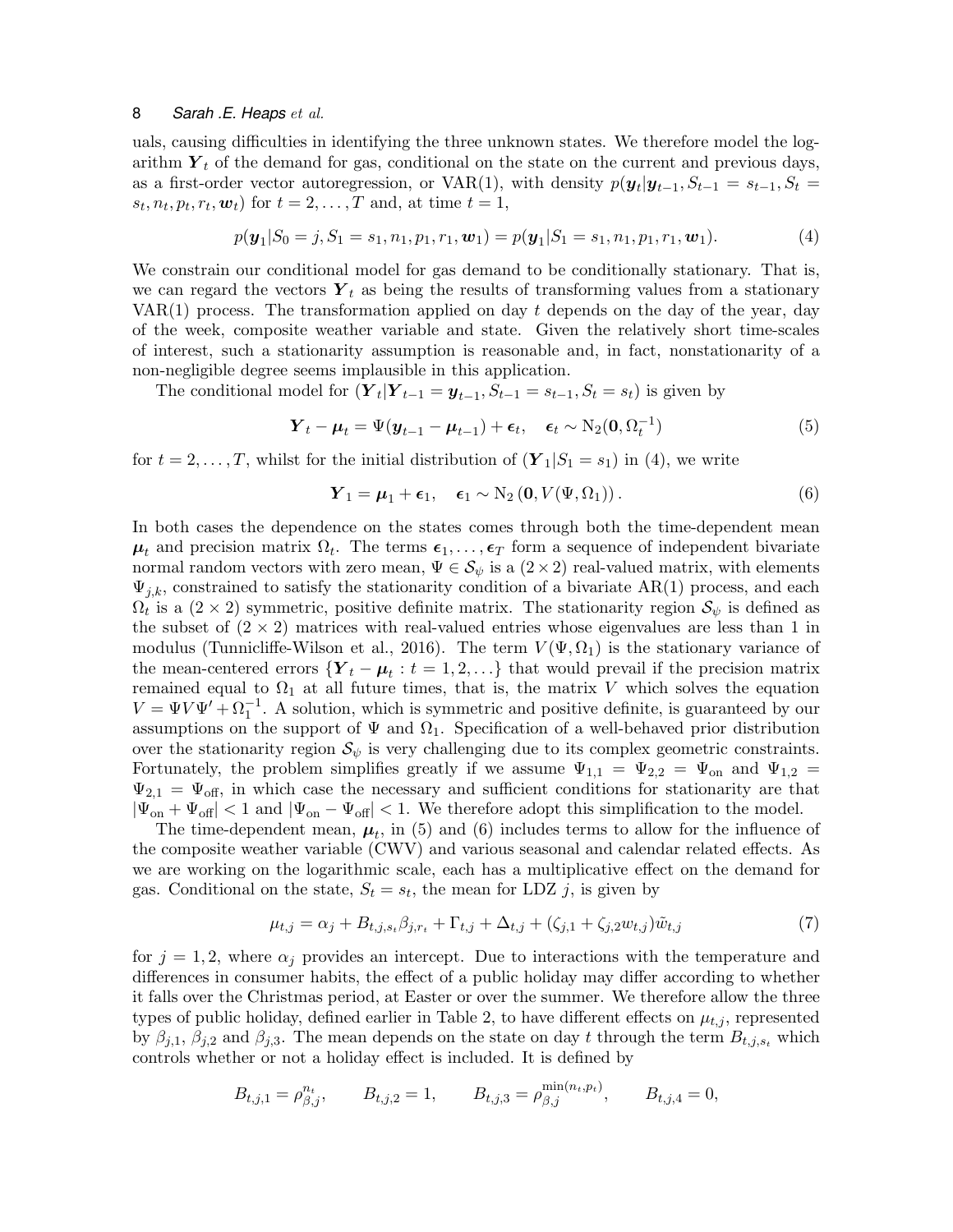where  $\rho_{\beta,j} \in (0,1)$  so that the holiday effect  $\beta_{j,r_t}$  is scaled down on proximity days (states 1 and 3) by a factor which decays to zero with increasing separation. Since the other terms in (7) do not depend on the state on day t, the mean  $\mu_{t,j}$  in the pre- or post-holiday state is a weighted average of the mean in the normal and holiday states. The weights depend on the number of days separating day t from the next or closest public holiday, respectively.

In (7), the covariate  $\tilde{w}_{t,j}$  is defined by  $\tilde{w}_{t,j} = w_{t,j} - m_{d(t),j}$ , where  $m_{d(t),j}$  is a smoothed average for the CWV in region j on day t where  $d(t) \in \{1, 2, ..., 366\}$ . We include both the mean-centered CWV,  $\tilde{w}_{t,i}$ , and its interaction with the raw CWV,  $w_{t,i}$ , to allow the effect of above or below average temperatures to differ according to absolute weather conditions. The structure of this term is supported by Supplementary Figure S1 which shows the effect of  $w_{t,j}$ on the relationship between log gas demand and the mean-centered CWV.

The term  $\Delta_{t,j}$  is constructed to give a day of the week effect, whilst  $\Gamma_{t,j}$  provides a seasonal component, after allowing for the CWV. Both terms are composed using Fourier series with

$$
\Delta_{t,j} = \sum_{k=1}^{3} \left\{ \delta_{j,1,k} \cos\left(\frac{2\pi kt}{7}\right) + \delta_{j,2,k} \sin\left(\frac{2\pi kt}{7}\right) \right\}
$$
(8)

and

$$
\Gamma_{t,j} = \sum_{k=1}^{K_{\gamma}} \left\{ \gamma_{j,1,k} \cos \left( \frac{2\pi kt}{365.25} \right) + \gamma_{j,2,k} \sin \left( \frac{2\pi kt}{365.25} \right) \right\}.
$$
 (9)

The six unconstrained parameters  $\delta_j = (\delta_{j,1,1}, \ldots, \delta_{j,2,3})' \in \mathbb{R}^6$  in (8) provide fixed effects for each day of the week which, by construction, sum to zero. The advantages of this parameterisation are that the six elements of  $\delta_i$  are unconstrained and by treating them as exchangeable a priori, we can induce a prior for the seven fixed effects which is symmetric with respect to the day of the week. The Fourier series for the seasonal term in (9) is truncated at a modest number,  $K_{\gamma}$ , of harmonics beyond which we assume their contribution to be negligible. The choice of  $K_{\gamma}$  will be discussed further in Section 6.

The time-dependent precision matrix  $\Omega_t$  in (5) and (6) also depends on  $S_t$ , with different values for the holiday and normal states when  $S_t = 2$  and  $S_t = 4$ , respectively. Adopting an approach similar to that taken for the mean  $\mu_t$ , we model the precision matrix on proximity days (states 1 and 3) by interpolating between these two values, with weights that depend on the number of days to or from the neighbouring public holiday. This is most natural when working in  $\mathbb{R}^3$ , rather than the constrained space of  $2 \times 2$  covariance matrices. We therefore reparameterise the precision matrix  $\Omega_t$  in terms of its square–root–free Cholesky decomposition  $\Omega_t = T'_{\Omega_t} D_{\Omega_t}^{-1}$  $\overline{\Omega}_t^{-1}T_{\Omega_t}$  (Pourahmadi, 1999), in which  $T_{\Omega_t}$  is a unit lower triangular matrix with  $(2, 1)$ -element  $-\phi_t$  and  $D_{\Omega_t} = \text{diag}(\tau_{t,1}^{-1}, \tau_{t,2}^{-1})$ . The new parameters have a convenient interpretation in terms of the autoregression of  $\epsilon_{t,2}$  on  $\epsilon_{t,1}$ , with  $\phi_t \in \mathbb{R}$  representing the autoregressive coefficient and  $\tau_{t,2} > 0$  the associated conditional precision. The parameter  $\tau_{t,1} > 0$  represents the marginal precision of  $\epsilon_{t,1}$ . For the coefficient,  $\omega_{t,1} = \phi_t$ , and the log precisions,  $\omega_{t,2} = \ln(\tau_{t,1})$  and  $\omega_{t,3} = \ln(\tau_{t,2})$ , we adopt linear models with, for  $i = 1, 2, 3$ ,

$$
\omega_{t,i} = \eta_i + \Theta_{t,i,s_t} \theta_i + K_{t,i}, \tag{10}
$$

in which  $\eta_i$  is an intercept and  $\theta_i$  allows for the effect of a public holiday. Again, we assume that days before and after a holiday have the same effect and define

$$
\Theta_{t,i,1} = \rho_{\theta}^{n_t}, \qquad \Theta_{t,i,2} = 1, \qquad \Theta_{t,i,3} = \rho_{\theta}^{\min(n_t, p_t)}, \qquad \Theta_{t,i,4} = 0,
$$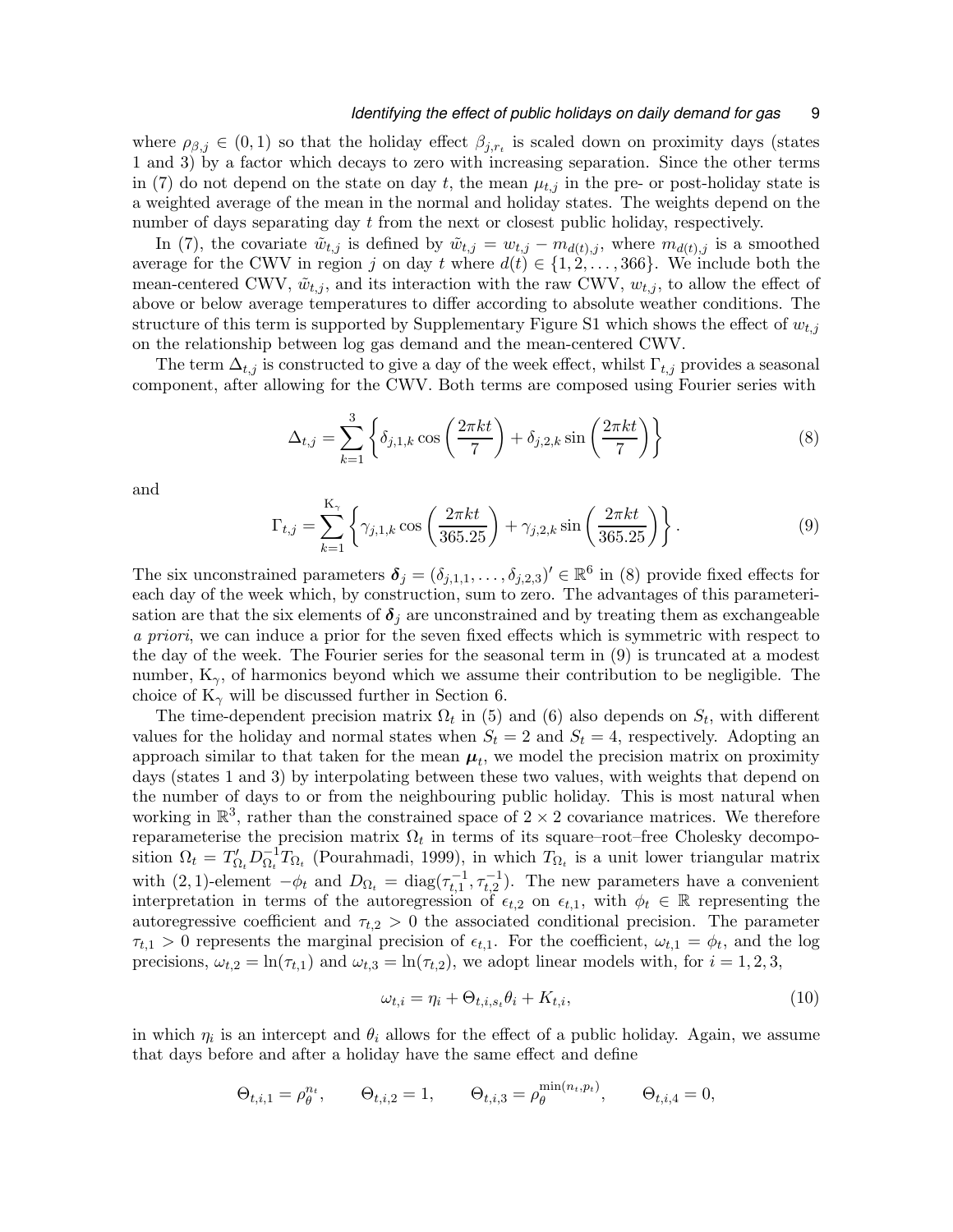where  $\rho_{\theta} \in (0, 1)$ , which scales down the holiday effect  $\theta_i$  on proximity days. The term  $K_{t,i}$ in (10) provides a seasonal component. The latter was deemed necessary after analysis with an earlier version of the model, in which  $K_{t,i}$  was omitted, revealed seasonal variation in the residual variance, which caused confounding between the state allocation and low frequency seasonal change. As with the seasonal component  $\Gamma_{t,j}$  in the time-varying mean, we use a truncated Fourier series to represent  $K_{t,i}$ , taking

$$
K_{t,i} = \sum_{k=1}^{K_{\kappa}} \left\{ \kappa_{i,1,k} \cos \left( \frac{2\pi kt}{365.25} \right) + \kappa_{i,2,k} \sin \left( \frac{2\pi kt}{365.25} \right) \right\}.
$$
 (11)

The choice of truncation point,  $K_{\kappa}$ , will be discussed further in Section 6.

## **4. Prior distribution**

Denoting the unknown parameters of the Markov model for state evolution by  $\Lambda$  and the parameters of the conditional model for demand by Π, we adopt a prior distribution in which Λ and Π are independent. The two independent components of our prior are described in the sections which follow.

#### *4.1. Transition probabilities*

The parameters  $\Lambda = (\nu_{4,1,1}, \nu_{4,1,2}, \nu_{3,4,1}, \nu_{3,4,2}, \nu_{3,4,3}, \nu_{2,3,1}, \nu_{2,3,2})'$  comprise the linear coefficients from the logit probabilities  $(1)-(3)$ . We adopt a prior with independence between the  $\nu_{j,k,i}$  and take

$$
\nu_{j,k,i} \sim \mathcal{N}(m_{j,k,i}, v_{j,k,i}).\tag{12}
$$

The symmetric logit normal distribution, created by assigning a normal  $N(0, v)$  distribution to the logit transformation of a probability-valued random variable, becomes bimodal when  $v >$ 1. U-shaped priors for the transition probabilities  $\lambda_{j,k}(n, p)$  were not consistent with our prior beliefs and so we moderated our choice of prior variances  $v_{j,k,i}$  to avoid bimodality. In order to avoid the complicated likelihood leading to implausible sets of parameter values having undue weight in the posterior, a process of trial and improvement, guided by the interpretation of the  $\nu_{j,k,i}$ , was then used to choose the hyperparameters. For a recent discussion of such issues see, for example, Gelman et al. (2017).

#### *4.2. Parameters of the conditional demand model*

For region  $j = 1, 2$ , let  $\beta_j = (\beta_{j,1}, \ldots, \beta_{j,3})'$ ,  $\zeta_j = (\zeta_{j,1}, \zeta_{j,2})'$ ,  $\gamma_j =$  $(\gamma_{j,1,1},\ldots,\gamma_{j,1,K_{\gamma}},\gamma_{j,2,1},\ldots,\gamma_{j,2,K_{\gamma}})'$  and, similarly,  $\delta_j = (\delta_{j,1,1},\ldots,\delta_{j,2,3})'$ . Define  $\beta =$  $\stackrel{\cdot}{(\beta^{\prime}_{1})}$  $\vec{\theta}'_1, \vec{\theta}'_2$  $\chi_2'$ )', with corresponding concatenated vectors for the other region-specific parameters. In the model for the time-varying precision matrix, let  $\eta = (\eta_1, \eta_2, \eta_3)'$ ,  $\theta = (\theta_1, \theta_2, \theta_3)'$ ,  $\boldsymbol{\kappa}_i = (\kappa_{i,1,1}, \ldots, \kappa_{i,2,K_\kappa})'$  and  $\boldsymbol{\kappa} = (\boldsymbol{\kappa}_1'$  $\vec{i}_1, \boldsymbol{\kappa}'_2$  $\mathbf{z}_2^{\prime},\boldsymbol{\kappa}_3^{\prime}$ <sup>2</sup>/<sub>3</sub>)<sup>'</sup>. Finally, let  $\rho = (\rho_{\beta,1}, \rho_{\beta,2}, \rho_{\theta})'$  for the parameters governing the rate of decay of the holiday effects in the time-varying mean and precision matrix. The model parameters then comprise  $\Pi = {\Psi, \alpha, \beta, \gamma, \delta, \rho, \zeta, \eta, \theta, \kappa}$ . We impose prior independence between these parameter blocks.

As discussed in Section 3.2 we assume the autoregressive coefficient matrix  $\Psi$  is composed of a common diagonal element  $\Psi_{on}$  and a common off-diagonal element  $\Psi_{off}$  so that the stationarity condition reduces to  $|\Psi_{on} + \Psi_{off}| < 1$  and  $|\Psi_{on} - \Psi_{off}| < 1$ . To make it easier to impose this constraint, we first define  $\chi_1 = \Psi_{\text{on}} + \Psi_{\text{off}}$  and  $\chi_2 = \Psi_{\text{on}} - \Psi_{\text{off}}$  and then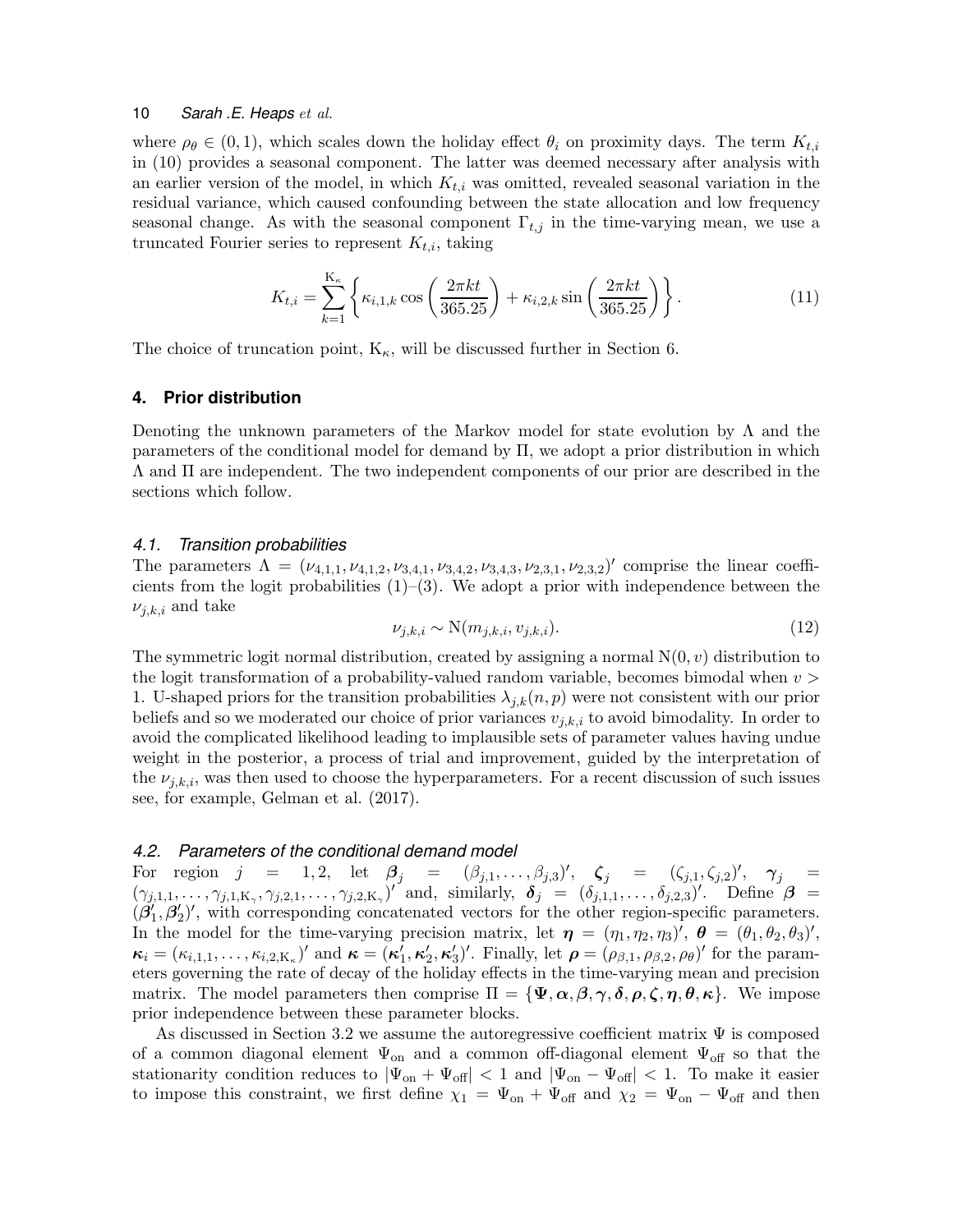reparameterise  $\Psi$  in terms of new parameters  $\xi_i = (\chi_i + 1)/2 \in (0,1)$  for  $i = 1,2$ . To construct our prior, we make  $\xi_1$  and  $\xi_2$  independent and give them beta distributions,  $\xi_i \sim$  $Beta(a_{\xi,i}, b_{\xi,i}).$ 

For the parameters in the time-varying mean  $\mu_t$  governing the intercept, influence of the CWV, and the seasonal, day of the week and public holiday effects, we adopt hierarchical priors which allow information to be shared between the NO  $(j = 1)$  and NE  $(j = 2)$  LDZs. For the intercept we take  $\alpha_j \mid \mu_\alpha \stackrel{i.i.d}{\sim} N(\mu_\alpha, [1-r_\alpha]v_\alpha)$ , for  $j = 1, 2$ , with  $\mu_\alpha \sim N(m_\alpha, r_\gamma v_\alpha)$ , in which the correlation between sites is  $r_{\alpha}$ , the marginal variance is  $v_{\alpha}$  and the marginal mean is  $m_{\alpha}$ . Similarly, independently for the coefficients of the mean-centred CWV ( $i = 1$ ) and its interaction with the raw value  $(i = 2)$ , we choose  $\zeta_{j,i} \mid \mu_\alpha \stackrel{i.i.d}{\sim} N(\mu_{\zeta,i}, [1-r_{\zeta,i}]v_{\zeta,i}),$ for  $j = 1, 2$ , with  $\mu_{\zeta,i} \sim N(m_{\zeta,i}, r_{\zeta,i}v_{\zeta,i})$ . For the day of the week effects, independently for  $m = 1, 2$  and  $k = 1, 2, 3$  we choose  $\delta_{j,m,k} \mid \mu_{\delta,m,k} \stackrel{i.i.d}{\sim} N(\mu_{\delta,m,k}, [1-r_{\delta}]v_{\delta}),$  for  $j = 1, 2$ , with  $\mu_{\delta,m,k} \sim N(0, r_{\delta}v_{\delta})$ . For the seasonal effects, independently for  $m = 1, 2$  and  $k = 1, ..., K_{\gamma}$ , we take  $\gamma_{j,m,k} \mid \mu_{\gamma,m,k} \stackrel{i.i.d}{\sim} \text{N}(\mu_{\gamma,m,k}, [1-r_{\gamma}]v_{\gamma,k})$ , for  $j=1,2$ , with  $\mu_{\gamma,m,k} \sim \text{N}(0, r_{\gamma}v_{\gamma,k})$ , in which  $v_{\gamma,1} \ge v_{\gamma,2} \ge ... \ge v_{\gamma,K_{\gamma}}$ . We note that the assignment of independent, zero mean normal distributions, N(0,  $v_{\gamma,k}$ ), to a pair of Fourier coefficients,  $\gamma_{j,1,k}$  and  $\gamma_{j,2,k}$ , is equivalent to assigning a uniform distribution to the phase of the k-th harmonic and, independently, a Rayleigh distribution to its amplitude, with scale parameter  $\sqrt{v_{\gamma,k}}$ . Our prior therefore conveys the idea that the size of the seasonal harmonics will decay as their frequency increases.

For the public holiday effects, we adopt a prior of the form  $\beta_j \mid \mu_\beta \stackrel{i.i.d}{\sim} N_3(\mu_\beta, [1-r_\beta]V_\beta)$ , For  $j = 1, 2$ , with  $\mu_{\beta} \sim N_3(0, r_{\beta} V_{\beta})$ . Here  $V_{\beta}$  is a 3 × 3 compound symmetric matrix with non-zero off-diagonal elements, allowing positive correlation between the effects of each type of public holiday so that information can be pooled across types. This offers a compromise between an impractical assumption that the  $\beta_{i,i}$  are independent for each site j, which would limit the information available for inference, and an inflexible assumption that they are all equal.

The factor  $\rho_{\beta,i}$  acts on proximity days to scale down the holiday effect in the time-varying mean  $\mu_{t,j}$  for LDZ j,  $j = 1, 2$ . Similarly, the factor  $\rho_{\theta}$  scales down the holiday effect in our reparameterisation of the time-varying precision matrix,  $\Omega_t$ , of the errors  $\epsilon_t$ . The factors  $\rho_{\beta,1}$ and  $\rho_{\beta,2}$  in the means for the Northern and North East LDZs have the same function and we expect them to be very similar. Although we would also expect the  $\rho_{\beta,i}$  to be informative about  $\rho_{\theta}$ , we believe that they will carry less information because they relate to the rate of decay of parameters which play different roles. We therefore construct an asymmetric hierarchical prior by taking  $\tilde{\rho} = \logit(\rho) = \ln{\rho/(1-\rho)}$ , and then choosing  $\tilde{\rho}_{\beta,j} | \tilde{\rho}_{\beta}^{i.i.d}$ ∼  $N(\tilde{\rho}_{\beta}, [1-r_{\tilde{\rho},1}]v_{\tilde{\rho}})$  in the means for LDZs  $j = 1, 2$  and then  $\tilde{\rho}_{\beta} | \mu_{\tilde{\rho}} \sim N(\mu_{\tilde{\rho}}, [1-r_{\tilde{\rho},2}]r_{\tilde{\rho},1}v_{\tilde{\rho}})$  and  $\tilde{\rho}_{\theta} \mid \mu_{\tilde{\rho}} \sim N(\mu_{\tilde{\rho}}, [1-r_{\tilde{\rho},2}]r_{\tilde{\rho},1}v_{\tilde{\rho}})$  and finally  $\mu_{\tilde{\rho}} \sim N(m_{\tilde{\rho}}, r_{\tilde{\rho},1}r_{\tilde{\rho},2}v_{\tilde{\rho}})$ . The marginal prior moments for the logit parameters are  $E(\tilde{\rho}_{\beta,j}) = E(\tilde{\rho}_{\theta}) = m_{\tilde{\rho}}, \text{Var}(\tilde{\rho}_{\beta,j}) = v_{\tilde{\rho}}, \text{Cor}(\tilde{\rho}_{\beta,j}, \tilde{\rho}_{\theta}) = \sqrt{r_{\tilde{\rho},1}r_{\tilde{\rho},2}},$ for  $j = 1, 2$ , and  $\text{Var}(\tilde{\rho}_{\theta}) = r_{\tilde{\rho},1}v_{\tilde{\rho}}, \ \text{Cor}(\tilde{\rho}_{\beta,1}, \tilde{\rho}_{\beta,2}) = r_{\tilde{\rho},1}$  where  $r_{\tilde{\rho},1}, r_{\tilde{\rho},2} \in (0,1)$ . We can therefore choose the correlation between the  $\tilde{\rho}_{\beta,j}$  to be greater than their correlation with  $\tilde{\rho}_{\theta}$ .

Finally, the intercept and holiday effects in our reparameterised time-varying precision matrix are given independent normal distributions, taking  $\eta_i \sim N(m_{\eta,i}, v_{\eta,i})$  and  $\theta_i \sim N(0, v_{\theta,i})$ for  $i = 1, 2, 3$ . Similarly, the seasonal effects are given independent normal priors, with  $\kappa_{i,m,k} \sim N(0, v_{\kappa,i,k}), m = 1, 2, k = 1, \ldots, K_{\kappa},$  for  $i = 1, 2, 3$ .

Our choices for the hyperparameters in each component of our prior distribution are detailed in Section 6.1.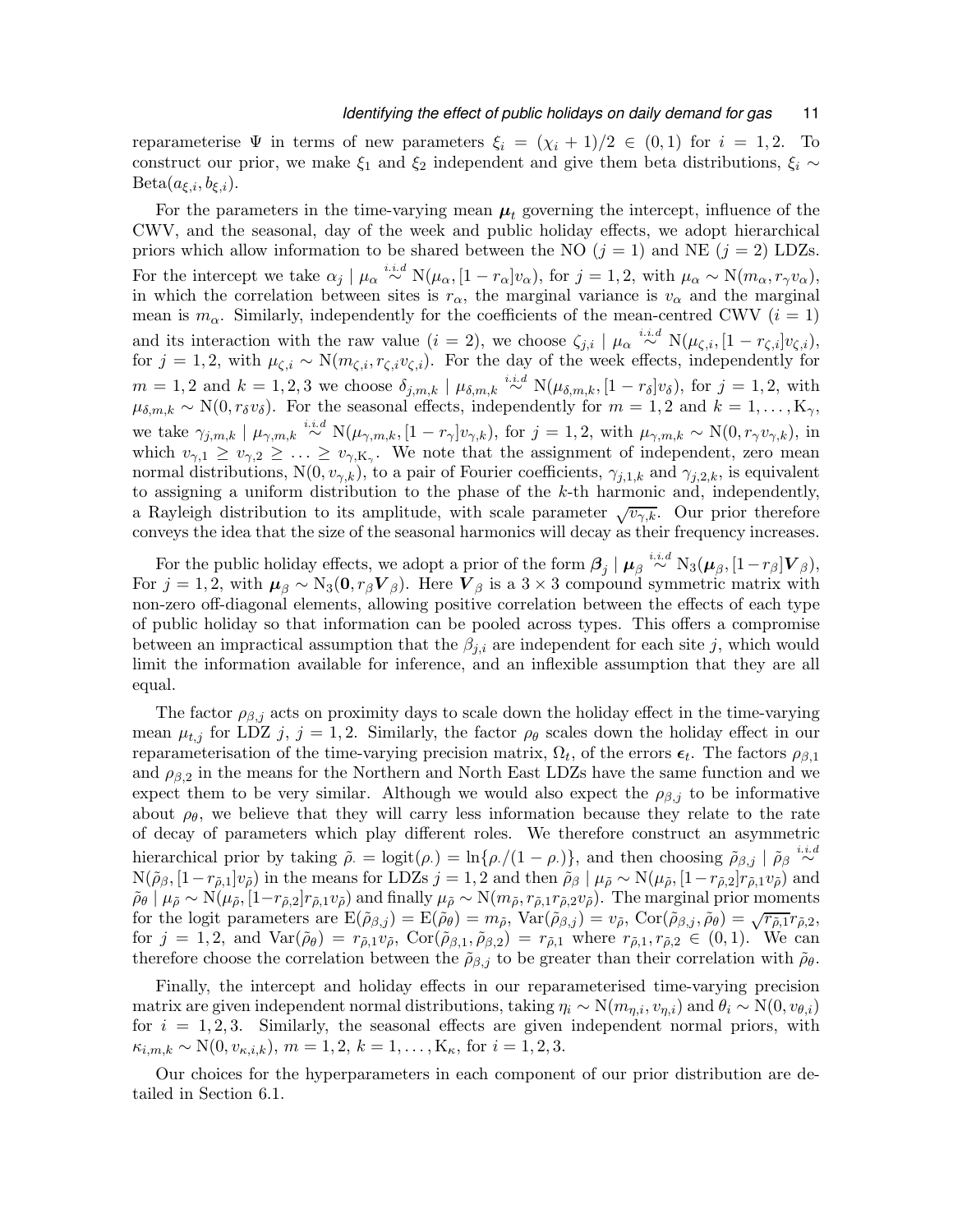#### **5. Posterior inference**

The posterior distribution of the model parameters follows from Bayes Theorem as

$$
\pi(\Pi, \Lambda | \boldsymbol{y}, \boldsymbol{n}, \boldsymbol{p}, \boldsymbol{r}, \boldsymbol{w}) \propto p(\boldsymbol{y} | \Pi, \Lambda, \boldsymbol{n}, \boldsymbol{p}, \boldsymbol{r}, \boldsymbol{w}) \pi(\Pi) \pi(\Lambda)
$$

in which  $y$  represents the complete time series, here  $y = y_{1:T}$ , where the general notation  $x_{i:j}$ for  $i < j$  indicates a sequence  $(x_i, x_{i+1}, \ldots, x_{j-1}, x_j)$ . The term  $p(\mathbf{y} | \Pi, \Lambda, \mathbf{n}, \mathbf{p}, \mathbf{r}, \mathbf{w})$  is the observed data likelihood given by

$$
p(\mathbf{y}|\Pi,\Lambda,\mathbf{n},\mathbf{p},\mathbf{r},\mathbf{w})=\sum_{\mathbf{s}}p(\mathbf{y}|\mathbf{s},\Pi,\mathbf{n},\mathbf{p},\mathbf{r},\mathbf{w})p(\mathbf{s}|\Lambda,\mathbf{n},\mathbf{p})
$$

in which the sum is taken over all possible sequences of states,  $s = s_{0:T}$ . It can be calculated efficiently using a filtering algorithm which computes  $Pr(S_t = k, y_{1:t} | \Pi, \Lambda, n, p, r, w), k \in S_s$ , recursively for  $t = 0, \ldots, T$  and finally

$$
p(\boldsymbol{y}|\Pi,\Lambda,\boldsymbol{n},\boldsymbol{p},\boldsymbol{r},\boldsymbol{w})=\sum_{k=1}^4\Pr(S_T=k,\boldsymbol{y}_{1:T}|\Pi,\Lambda,\boldsymbol{n},\boldsymbol{p},\boldsymbol{r},\boldsymbol{w}).
$$

The lagged dependence of  $\boldsymbol{Y}_{t+1}$  on  $S_t$  in the DAG in Figure 1 complicates recursive algorithms for quantifying posterior uncertainty in the hidden states. However, the model can be reformulated to simplify its conditional independence structure by defining an augmented state on day t by  $\tilde{S}_t = (S_{t-1}, S_t)'$  for  $t = 1, \ldots, T$ . The demand  $\boldsymbol{Y}_t$  is then conditionally independent of the augmented state on the previous day  $\tilde{S}_{t-1}$  given the augmented state on the current day  $\tilde{S}_t$  and the previous observation  $\boldsymbol{Y}_{t-1}$ . As some transitions in our original state process have zero probability, there are only 11, rather than  $4^2 = 16$ , possible values for the augmented state  $\tilde{S}_t$  and we denote this set of values by  $S_{\tilde{s}}$ . The mapping from  $(S_s \times S_s)$  to  $S_{\tilde{s}}$  is detailed in Table S1 of the Supplementary Materials. The transition matrix for the new hidden process is sparse and can be represented in terms of the original transition probabilities  $\lambda_{j,k}(n, p)$ , as indicated in Supplementary Table S2. The initial distribution  $Pr(\tilde{S}_1 | \Lambda, p_{0:1}, n_{0:1})$  can similarly be formed by taking an appropriate product of terms,  $\ell_j(n_0, p_0)$  and  $\lambda_{j,k}(n_1, p_1)$ . Filtering algorithms for HMMs of this simple form are standard. See, for example, Chapter 2 of Mac-Donald and Zucchini (1997). Our algorithm is given in Section S2.2 of the Supplementary Materials.

The posterior distribution  $\pi(\Pi, \Lambda | y, n, p, r, w)$  cannot be evaluated in closed form and so we build a numerical approximation using a Hamiltonian Monte Carlo sampling scheme. We note that the likelihood  $p(\mathbf{y}|\Pi,\Lambda,\mathbf{n},\mathbf{p},\mathbf{r},\mathbf{w})$  is not symmetric with respect to the labels of the hidden states. As a result the state-specific parameters are all identifiable in the posterior, and so methods to force an identified sample, such as those discussed in Stephens (2000), are not required.

#### *5.1. Approximating the posterior for the model parameters*

Hamiltonian Monte Carlo (HMC) is a special case of the Metropolis algorithm; for example, see Neal (2011) or Betancourt (2017) for an introduction. It relies on the introduction of auxiliary variables that are interpreted as the momentum of a particle whose position in space is represented by the parameter values. This allows efficient proposals to be generated by exploiting Hamiltonian dynamics and modelling the movement of the sampler around the joint posterior of the momentum and position variables as the motion of the particle through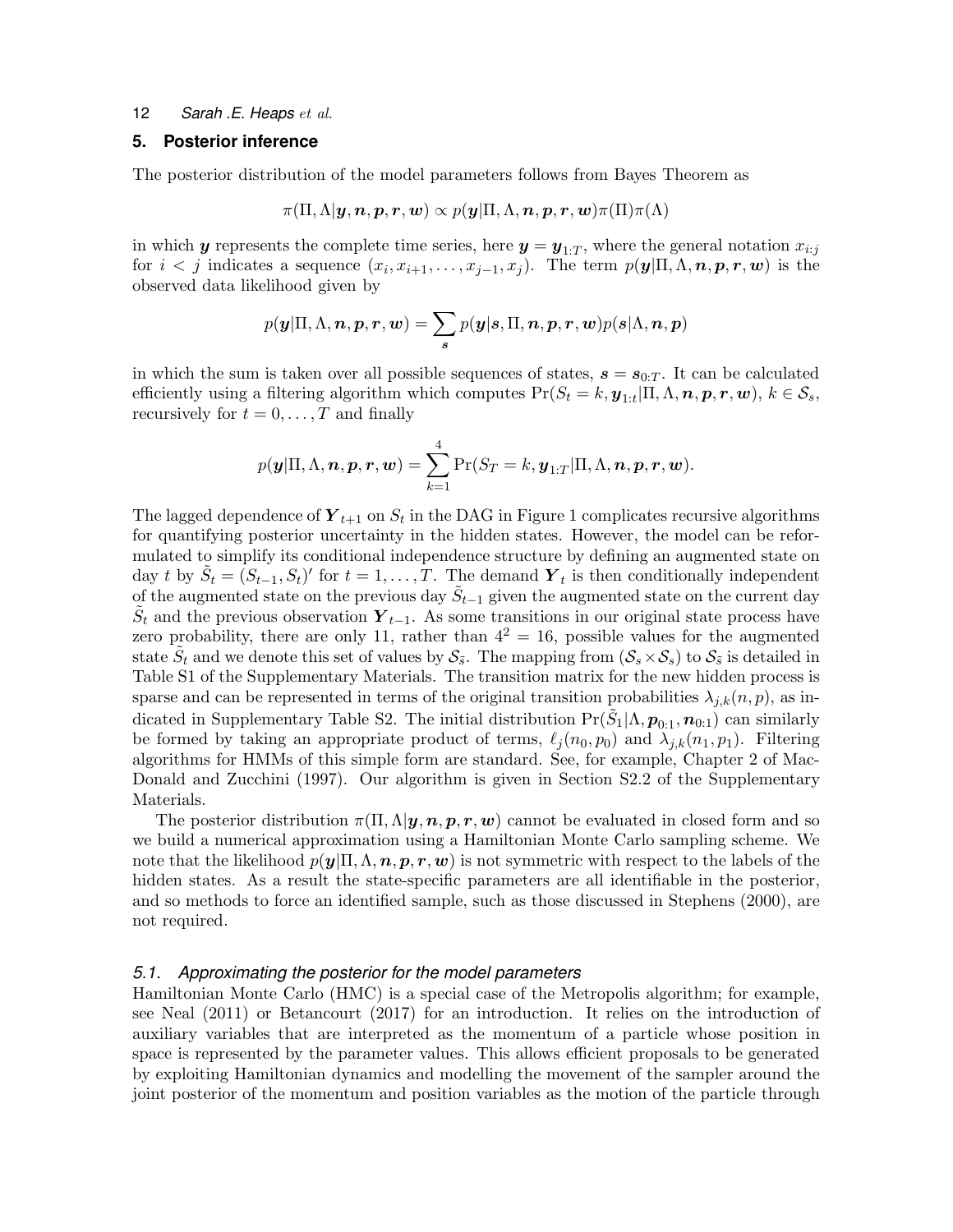an unbounded, frictionless space. We use rstan (Stan Development Team, 2016), the R interface to the Stan software (Carpenter et al., 2017), to implement the HMC algorithm. Stan requires users to write a program in the probabilistic Stan modelling language, the role of which is to provide instructions for computing the logarithm of the kernel of the posterior density function. The Stan software then automatically tunes and runs a Markov chain simulation to sample from the resulting posterior.

#### *5.2. Approximating the posterior for the hidden states*

Although the hidden states  $S_t$  are not sampled as part of the HMC scheme, their marginal posteriors can be approximated by Rao-Blackwellisation through:

$$
\hat{\Pr}(S_t = k | \mathbf{y}, \mathbf{n}, \mathbf{p}, \mathbf{r}, \mathbf{w}) = \frac{1}{M} \sum_{i=1}^{M} \Pr(S_t = k | \mathbf{y}, \Pi^{[i]}, \Lambda^{[i]}, \mathbf{n}, \mathbf{p}, \mathbf{r}, \mathbf{w}), \quad k \in S_s, \tag{13}
$$

for  $t = 0, \ldots, T$  where  $\Pi^{[i]}$  and  $\Lambda^{[i]}$  denote the *i*-th posterior samples of the model parameters  $\Pi$ and  $\Lambda$  for  $i = 1, ..., M$ . The full sample smoothed probabilities  $Pr(\tilde{S}_t = k | \boldsymbol{y}, \Pi, \Lambda, \boldsymbol{n}, \boldsymbol{p}, \boldsymbol{r}, \boldsymbol{w}),$ can be computed in a backward recursion, starting at time  $t = T$ , using the forward probabilities  $Pr(\tilde{S}_t = k, \boldsymbol{y}_{1:t} | \Pi, \Lambda, \boldsymbol{n}, \boldsymbol{p}, \boldsymbol{r}, \boldsymbol{w})$  calculated when computing the observed data likelihood. We can then marginalise over  $S_{t-1}$  to compute the probabilities in our original four-state model  $Pr(S_t = k | \mathbf{y}, \Pi, \Lambda, \mathbf{n}, \mathbf{p}, \mathbf{r}, \mathbf{w}), k \in S_s$  for use in (13). The complete algorithm is given in Section S2.3 of the Supplementary Materials.

## **6. Application to daily demand data**

The daily gas consumption data from NGN were introduced in Section 2. Using the algorithm described in Section 5, we fitted our hierarchical model to data from each of the three NDM load bands. When including a large number of Fourier components in the model for mean log demand, the amplitude,  $(\gamma_{j,1,k}^2 + \gamma_{j,2,k}^2)^{1/2}$ , of the k-th harmonic in (9) for each site j was negligible when  $k > 6$  and so we truncated the series at  $K_{\gamma} = 6$ . Applying similar reasoning, we truncated the Fourier series in (11) for the seasonally varying precision at  $K_{\kappa} = 12$ .

#### *6.1. Prior specification*

The structure of the prior distribution for the model parameters was outlined in Section 4. It began with an assumption of independence between the parameters  $\Lambda$  of the marginal model for the hidden states and the parameters Π of the conditional model for gas demand given the states. The moments in the prior for  $\Pi$  were chosen according to the specification in Section S3.1 of the Supplementary Materials and the densities were generally very flat.

Completing our prior for  $\Lambda$  requires choices of means and variances in the normal distributions (12) for the logit coefficients. Our general procedure was described in Section 4.1. By several iterations of calculation and inspection we arrived at the specification in Section S3.2 of the Supplementary Materials which yielded the distribution for the states shown in Figure 7 over a representative year. The pointwise prior mode for the entire state sequence is displayed in Supplementary Figure S2.

#### *6.2. HMC implementation*

The Stan program representing our hierarchical model is available in the Supplementary Materials. For the data from each load band, using the rstan interface to the Stan software,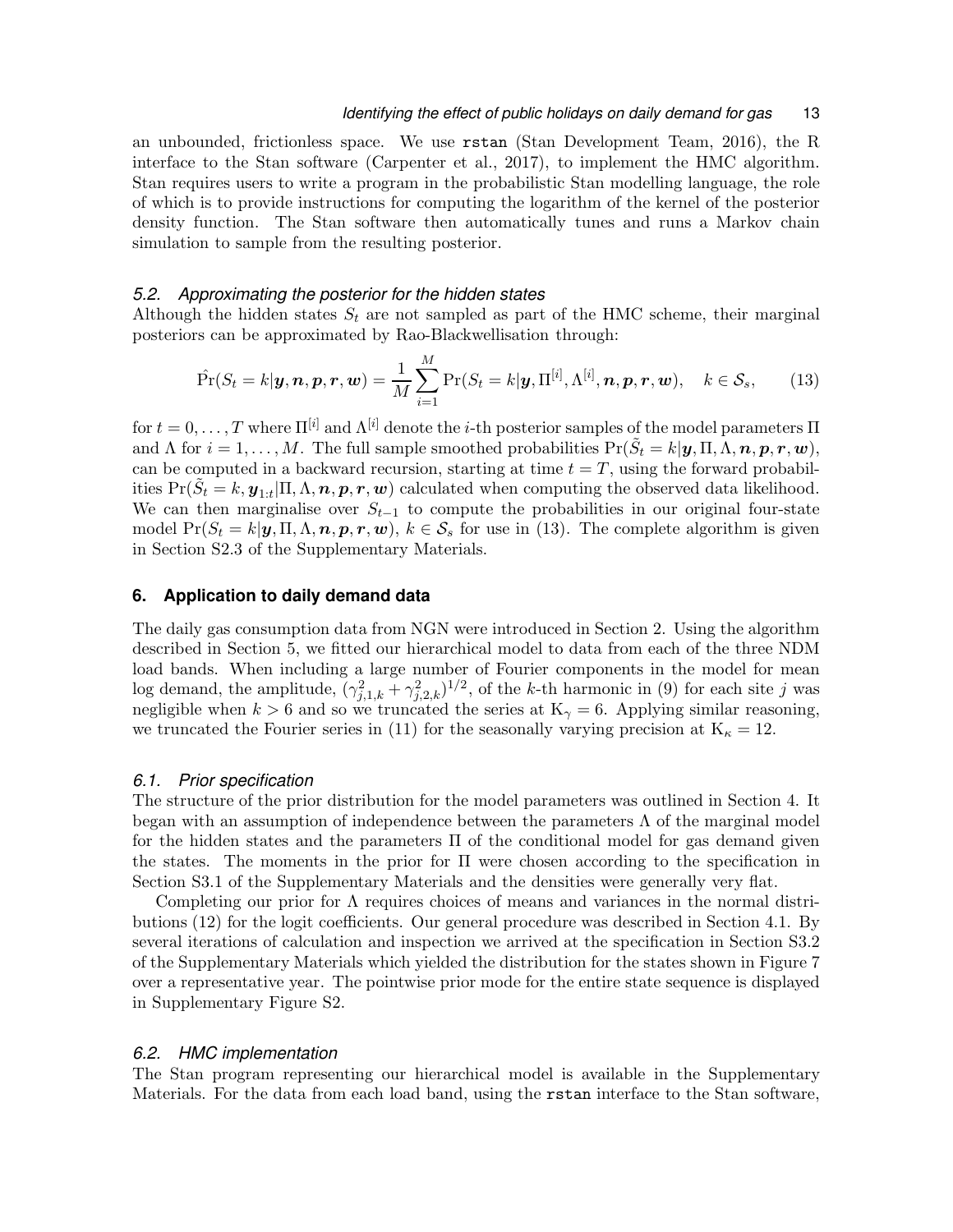

**Fig. 2.** Panels 1–3: marginal posterior densities for the fixed effects  $\beta_{i,k}$  in the mean  $\mu_{t,j}$  for each type,  $k = 1, 2, 3$ , of public holiday in each LDZ,  $j = 1, 2$ . Panel 4: marginal posterior density for the parameter  $\rho_{\beta,j}$  governing the rate of decay of the holiday effect on proximity days in each LDZ,  $j = 1, 2$ . Densities for all load bands are shown.

we ran four HMC chains initialised at different starting points for 10000 iterations, half of which were discarded as burn-in. It was convenient to compute the posterior samples for the smoothed probabilities  $Pr(S_t = \ell | y, \Pi, \Lambda, n, p, r, w)$  in (13) online. To reduce the associated storage overheads, we therefore thinned the output to retain every 10th posterior draw. The usual graphical and numerical diagnostics gave no evidence of any lack of convergence and the effective sample size was at least 1565 for every parameter.

#### *6.3. Posterior inference*

#### 6.3.1. Parameter inference

Figure 2 shows the fixed effects  $\beta_{i,k}$  in the mean  $\mu_{t,j}$  (7) for each type of public holiday in each LDZ. As expected, there is evidence that the mean takes larger values on public holidays in load band 1, which comprises domestic customers, and smaller values in load bands 2 and 3, which represent commercial and small industrial customers, whose business activity typically stops on holidays. The effect seems to be the largest in magnitude amongst industrial customers (load band 3) and smallest amongst domestic users. In general, the effect of a public holiday is less pronounced during the public holidays around Easter. The right-hand panel of Figure 2 shows the marginal posterior density for the parameter  $\rho_{\beta,j}$  which governs the rate of decay of the holiday effect in the pre- and post-holiday states. The posteriors for each LDZ in load band 3 seems to support larger values than those for load bands 1 and 2, suggesting a slower rate of decay.

The corresponding plots for the fixed effects  $\theta_i$  in the parameters  $\omega_{t,i}$  (10) of the squareroot free Cholesky decomposition of the precision matrix  $\Omega_t$  are shown in Figure 3. For all three load bands, there is strong evidence of a positive effect on the autoregressive coefficient  $\omega_{t,1} = \phi_t$ , suggesting a stronger positive correlation between the residuals in the two LDZs on public holidays. For the logarithms of the marginal error precision  $\omega_{t,2} = \ln(\tau_{t,1})$  and the conditional error precision  $\omega_{t,3} = \ln(\tau_{t,2})$ , there is little evidence of a public holiday effect, except for a negative relationship with the log conditional precision in load band 3. This suggests public holidays are associated with higher residual variance for (log) gas demand by industrial customers.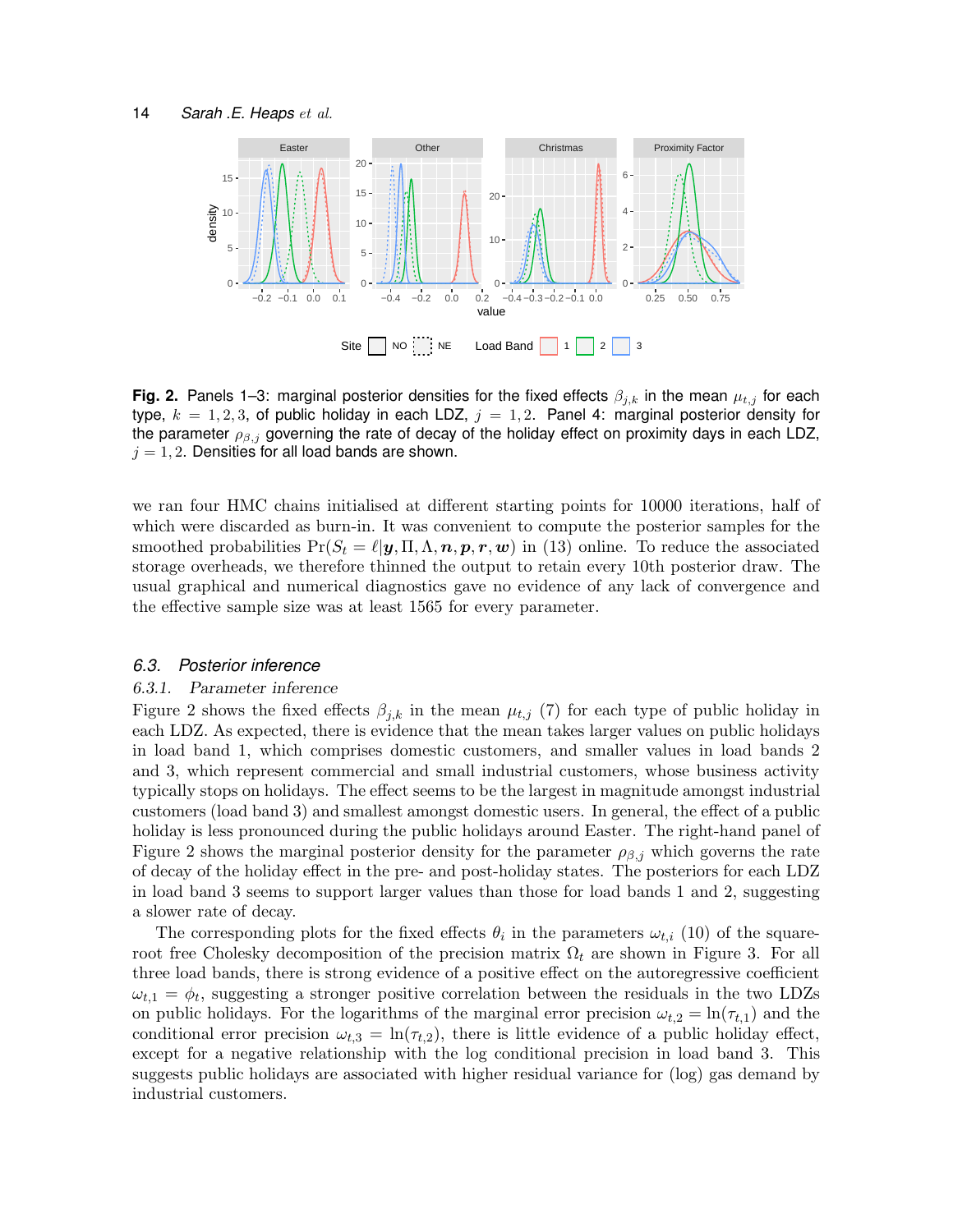

Fig. 3. Panels 1–3: marginal posterior densities for the fixed effects  $\theta_i$  in the parameters  $\omega_{t,i}$  of the square–root free decomposition of the precision matrix  $\Omega_t$ , where  $\omega_{t,1} = \phi_t$ ,  $\omega_{t,2} = \ln(\tau_{t,1})$  and  $\omega_{t,3} = \ln(\tau_{t,2})$ . Panel 4: marginal posterior density for the parameter  $\rho_\theta$  governing the rate of decay of the holiday effect on proximity days. Densities for all load bands are shown.

#### 6.3.2. State inference

For load bands 1–3, respectively, Figures 4–6 show the pointwise posterior mode for the state sequence,  $S_1, \ldots, S_T$ . Different patterns are evident across the different load bands. In load band 1, there is little evidence of a proximity effect, with the posterior probability of assignment to the pre- and post-holiday states, 1 and 3, being less than 0.5 in the neighbourhood of most public holidays. For load bands 2 and 3, Figures 5 and 6 provide clear evidence of a proximity effect around the Christmas period and over the Easter weekend, with additional evidence of a post-holiday effect after the late spring and summer public holidays in load band 2. The sojourn times in the proximity states are longest around Christmas, most notably before Christmas Day in load band 3 and after Boxing Day in load band 2.

Clearly the pointwise posterior mode for the state sequence cannot give any indication of the uncertainty in the state allocation. Therefore, using load band 3 as an example, Figure 7 shows the posterior distribution for the states  $S_t$  in a representative year (2015), with the prior distribution overlaid. There is a marked difference between the prior and posterior in the period around a public holiday. Although the prior treats all public holidays as if they are (near) exchangeable, there is strong evidence of differences between public holidays in the posterior. This shows the advantage of allowing the extent of proximity days to be unknown rather than periods of common, fixed duration around each public holiday. The corresponding plots for load bands 1 and 2 are given in Figures S3 and S4 of the Supplementary Materials. Whilst the latter shows similar patterns to load band 3, there is very little difference between the prior and posterior for load band 1, though the prior does assign slightly more mass to the pre- and post-holiday states in the neighbourhood of public holidays. This suggests that there is little evidence about the presence, or otherwise, of a proximity effect in the data for load band 1.

#### 6.3.3. Posterior predictive inference

Consider a simplified version of the model described in Section 3 which ignores the proximity effect and omits the pre- and post-holiday states (states 1 and 3) so that each day is classified either as a public holiday (state 2) or not (state 4). As discussed in Section 1, many models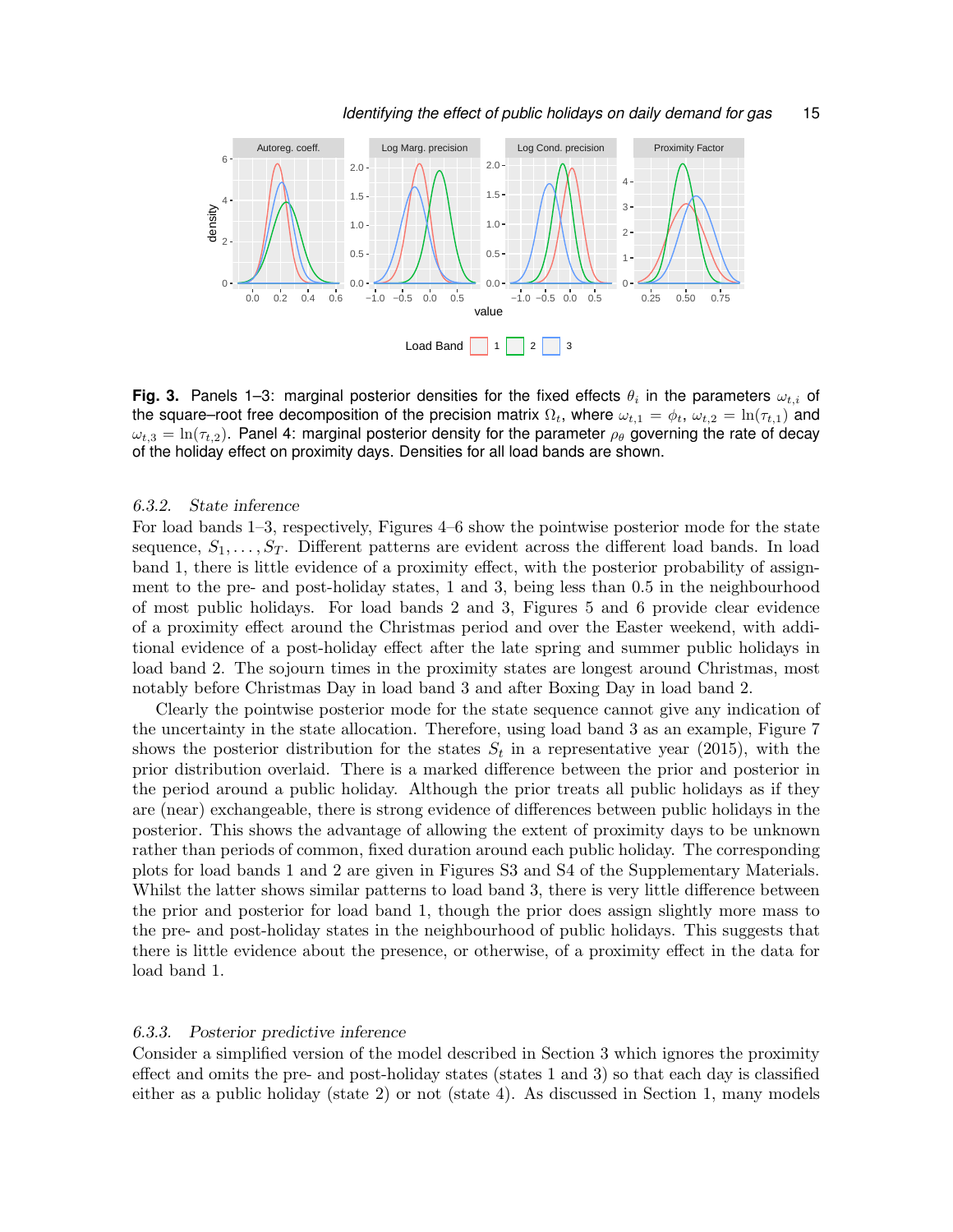

**Fig. 4.** Pointwise posterior mode for the state sequence  $S_t$  for load band 1.

from the literature are structured in this way, allowing for public holidays but not any protracted effect on neighbouring days. To illustrate the benefit of incorporating the proximity effect, we use the framework of posterior predictive checks (Gelman et al., 2013) to compare inferences under our four-state NHMM with those computed under the simplified two-state model. In this framework, the basic idea is to measure the extent to which a model captures some data summary of interest by comparing its posterior predictive distribution to the value that was observed. In our case the (approximate) posterior predictive distribution is computed numerically based on an MCMC sample from the posterior of the model parameters by simulating replicated data sets in one-to-one correspondence with the posterior draws. If the model is able to capture adequately the aspect of the data summary of interest, the observed value will look plausible under its posterior predictive distribution.

On public holidays and days which are not in the neighbourhood of a public holiday, both the two-state and four-state models seem to provide a good fit to the data for all load bands. For instance, in load band 3, for all the days during the observation period which were public holidays, Figure 8 compares the posterior predictive distribution for log gas demand under each model to the values that were observed. Similarly, Figure S5 in the Supplementary Materials provides an analogous comparison for days which were ten days away from a public holiday. In these plots, good model fit is indicated by the majority of points lying close to the unit diagonal, suggesting that most observations fall within the main body of their posterior predictive distribution. This is broadly true for both models in each LDZ, with only 1.15– 6.67% of observations lying outside the central 95% of their associated posterior predictive distribution.

The advantage of allowing a proximity effect becomes clear when we consider days close to a public holiday. For example, Figure 9 shows the corresponding posterior predictive checks for all the days which were one day from a public holiday in load band 3. For each LDZ, it appears that the two-state model systematically overestimates the demand for gas, with 9.63% and 10.67% of observations lying outside (and mostly below) the central 95% of their posterior predictive distributions in the NO and NE LDZs, respectively. In contrast, the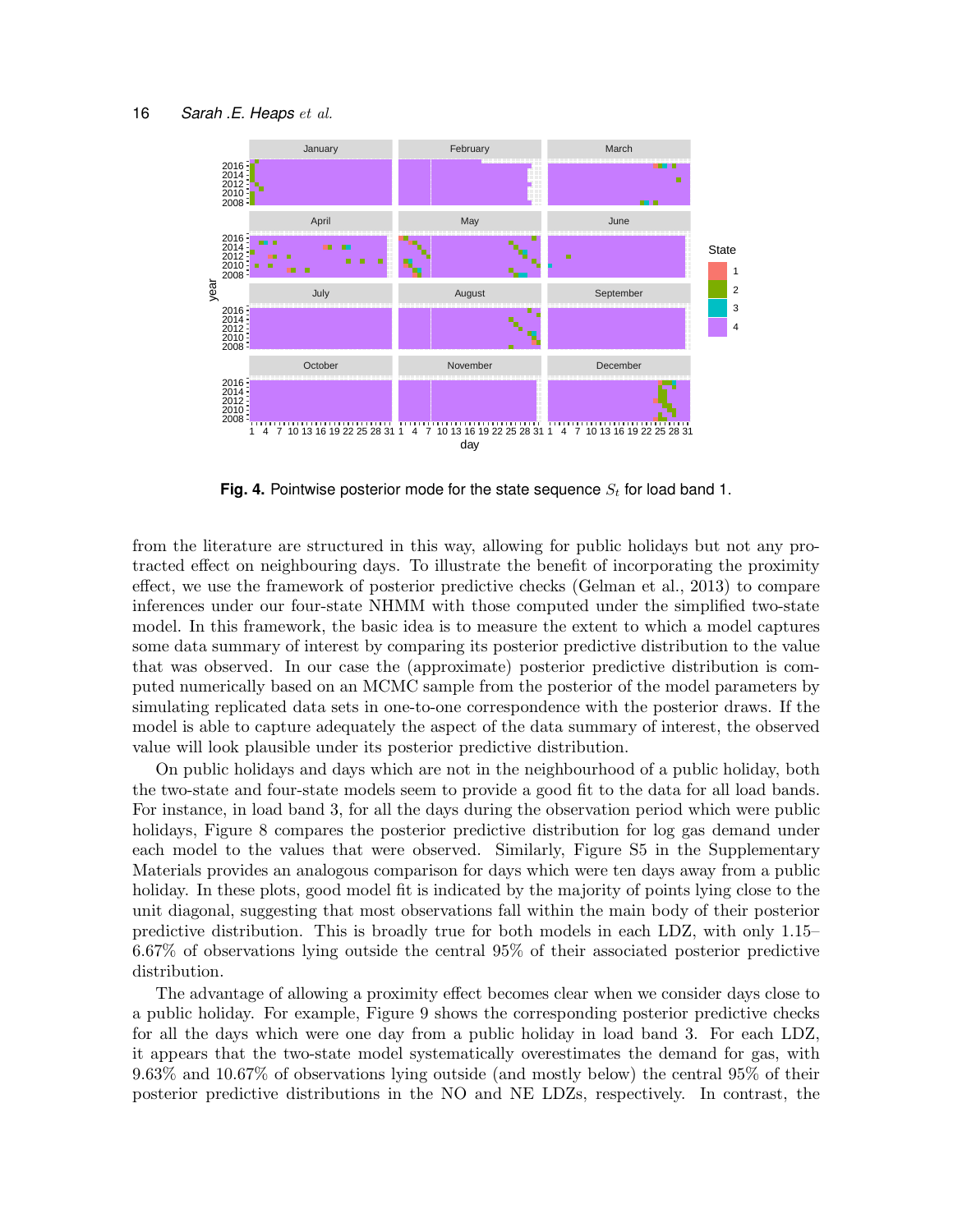

**Fig. 5.** Pointwise posterior mode for the state sequence  $S_t$  for load band 2.

posterior predictive densities under the four-state model generally support smaller values and are more diffuse, reflecting the additional uncertainty in the demand for gas that typically accompanies the period around public holidays. Correspondingly, the observations appear more plausible under the posterior predictive distributions, with only 5.19% and 4.44% lying outside the central 95% of their posterior predictive distributions in the two LDZs. A similar effect, albeit less marked, is observed for days which are two or three days from a public holiday. Very similar conclusions can be drawn based on the analysis of the data from load band 2, plots for which are provided in Figures S6–S8 of the Supplementary Materials. Not surprisingly, there is no notable difference between the two- and four-state models for load band 1, where our analysis suggested little evidence of a proximity effect. Supplementary Table S3 contains a summary of the results described in this section for all load bands.

## **7. Discussion**

The energy sector in the UK is changing to harness greener technologies in the face of growing economic, environmental, societal and public health concerns. As a comparatively low cost source of energy, natural gas has an important role to play in this changing energy mix. Yet, clearly, its contribution is contingent on efficient operation of the gas industry. One of the ways in which operational efficiency and decision-making, more generally, can be improved is through improved forecasting of the demand for gas.

We have presented a novel model for daily gas demand which allows for a protracted effect of public holidays which extends into neighbouring days. A key feature of the model is that we allow the existence, duration and location of the proximity days to be unknown. This is achieved by modelling the data using a four-state NHMM, with cyclic dynamics, and states that represent pre- and post-holiday days, as well as (observable) public holidays and "normal" days. The dates of public holidays are always known in advance and we allow for this by making our model non-homogeneous, with transition probabilities that depend on the number of days to the next, and since the previous, public holiday. We establish an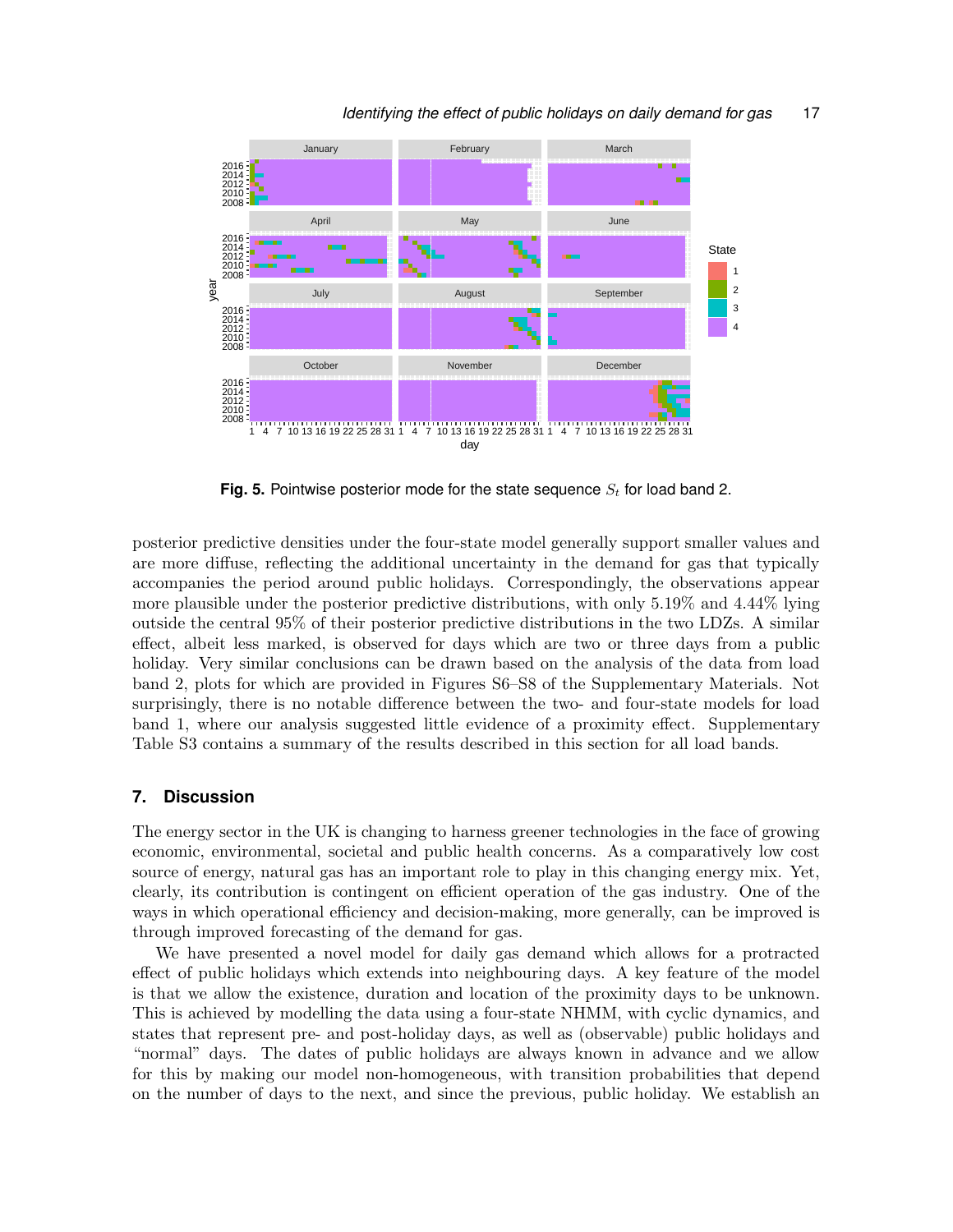

**Fig. 6.** Pointwise posterior mode for the state sequence  $S_t$  for load band 3.

interpretable parameterisation for the logit transition probabilities and illustrate how this can be used to assign a prior distribution for the states that represents a flexible compromise between a model which does not allow for a proximity effect and one which fixes the dates over which a proximity effect is felt.

Conditional on the states, we model the natural logarithm of gas demand over two large geographical regions using a first-order vector autoregression, which is conditionally stationary. A novel feature of this model is the assumption of a symmetric, though non-diagonal, autoregressive coefficient matrix which greatly simplifies the geometry of the stationarity region, allowing it to be expressed as a unit square.

We applied the model to data from NGN, which is responsible for the distribution of gas to most of the North East of England, Northern Cumbria and Yorkshire. Assessment of model fit using posterior predictive checks highlighted the improvement gained by allowing for a proximity effect amongst commercial and small industrial customers. Similarly, the posterior distribution for the states revealed different patterns in the identification of proximity days between public holidays and across different groups of customers. This highlights the advantage of allowing uncertainty in the identification of proximity days compared to an inflexible approach that treats them as periods of common, fixed duration around each public holiday. The results of a preliminary version of the model are already being used by NGN in their annual medium-term forecasting exercise, with plans to extend the approach to consider the demand for gas by larger industrial customers.

#### **Acknowledgements**

The authors thank NGN for providing the data and for many helpful discussions and comments during the research project. We also extend our gratitude to Matt Linsley, Manager of the Industrial Statistics Research Unit (ISRU) at Newcastle University, for his important role in organising and facilitating meetings with NGN.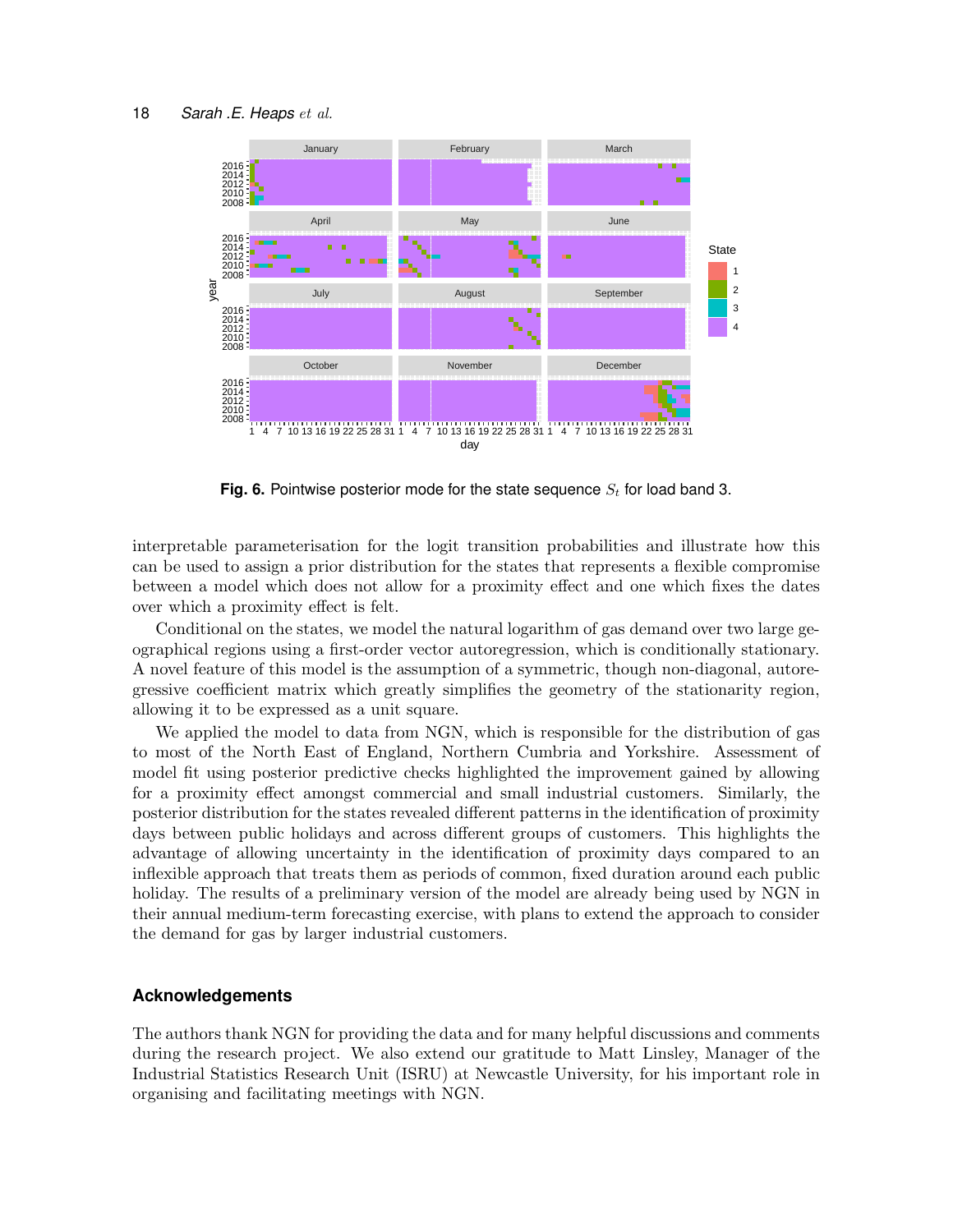



**Fig. 7.** Prior and posterior for the state sequence  $S_t$  for load band 3 in an illustrative year (2015).

#### **References**

- Akouemo, H. N. and R. J. Povinelli (2016). Probabilistic anomaly detection in natural gas time series. International Journal of Forecasting 32, 948–956.
- Betancourt, M. (2017). A conceptual introduction to Hamiltonian Monte Carlo. arXiv:1701.02434.
- Brabec, M., O. Konár, M. Malý, I. Kasanický, and E. Pelikán (2015). Statistical models for disaggregation and reaggregation of natural gas consumption data. Journal of Applied Statistics 42(5), 921–937.
- Brabec, M., O. Konár, M. Malý, E. Pelikán, and J. Vondráček (2009). A statistical model for natural gas standardized load profiles. Appl. Statist. 58(1), 123–139.
- Brabec, M., M. Malý, E. Pelikán, and O. Konár (2010). Statistical model of segment-specific relationship between natural gas consumption and temperature in daily and hourly resolution. In P. Potocnik (Ed.), Natural Gas, pp. 393–416. Sciyo.
- Carpenter, B., A. Gelman, M. D. Hoffman, D. Lee, B. Goodrich, M. Betancourt, M. A. Brubaker, J. Guo, P. Li, and A. Riddell (2017). Stan: A probabilistic programming language. Journal of Statistical Software  $76(1)$ , 1–32.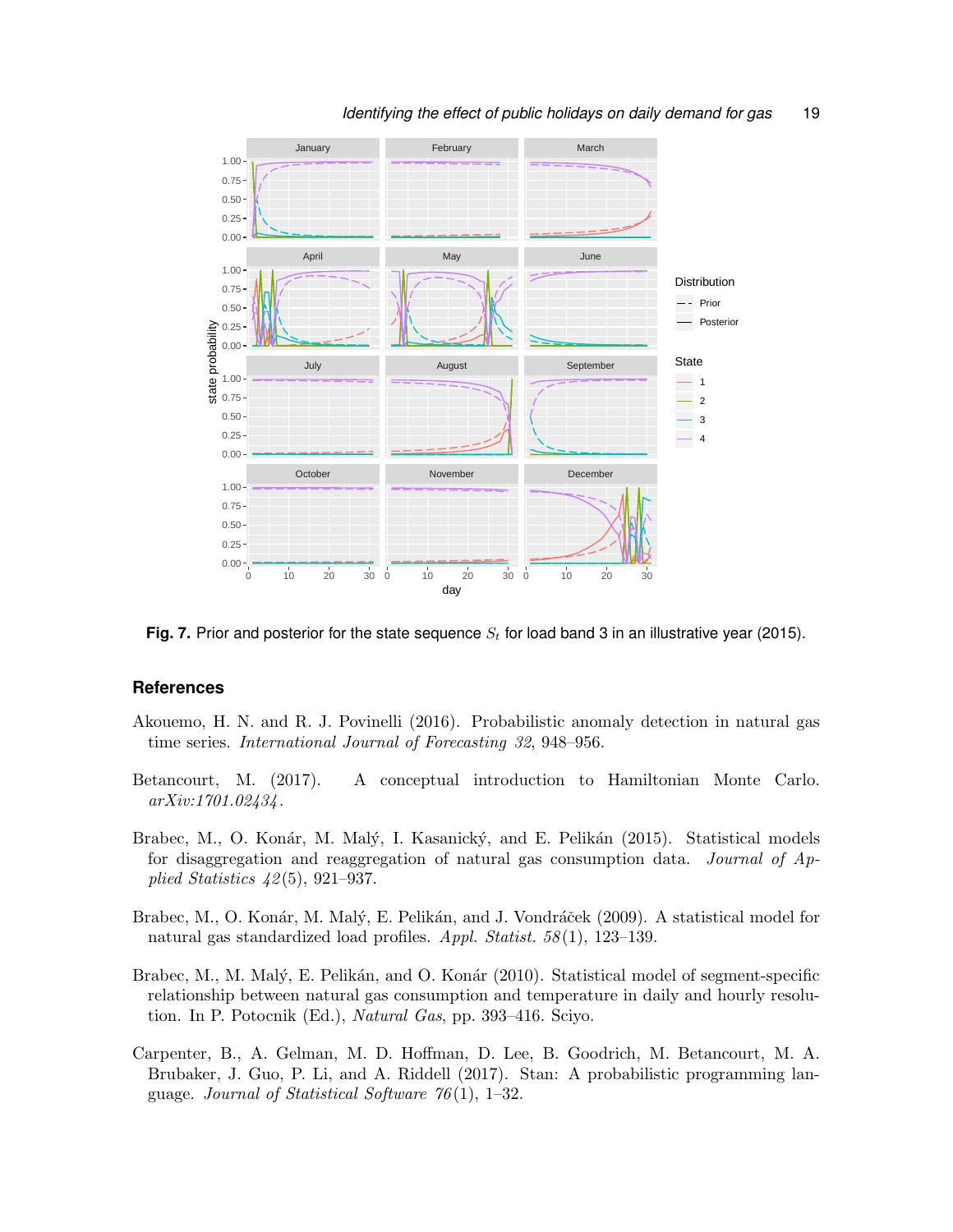

Observation Position  $\rightarrow$  Inside Interval  $\rightarrow$  Outside Interval

**Fig. 8.** For load band 3 and each LDZ, posterior predictive means versus observed log gas demand for each public holiday in the observation period. Vertical bars extend to the 2.5% and 97.5% points in the posterior predictive distributions. Colours indicate whether the observation lay inside or outside the central 95% of the posterior predictive distribution. Upper panels refer to the simple two-state model, lower panels on the four-state NHMM.

- Charlton, N. and C. Singleton (2014). A refined parametric model for short term load forecasting. International Journal of Forecasting 30, 364–368.
- Chu, S. and A. Majumdar (2012). Opportunities and challenges for a sustainable energy future. Nature 488(7411), 294–303.
- Dodds, P. E. and W. McDowall (2013). The future of the UK gas network. *Energy Policy 60*, 305–316.
- Gascón, A. and E. F. Sánchez-Úbeda (2018). Automatic specification of piecewise linear additive models: application to forecasting natural gas demand. Statist. Comput.  $28(1)$ , 201–217.
- Gelman, A., J. B. Carlin, H. S. Stern, D. B. Dunson, A. Vehtari, and D. B. Rubin (2013). Bayesian Data Analysis (Third ed.). Chapman & Hall/CRC.
- Gelman, A., D. Simpson, and M. Betancourt (2017). The prior can often only be understood in the context of the likelihood. Entropy 19, 555.
- HM Parliament (2008). The Climate Change Act 2008. London, UK.
- Hor, C.-L., S. J. Watson, and S. Majithia (2006). Daily load forecasting and maximum demand estimation using ARIMA and GARCH. In 9th International Conference on Probabilistic Methods Applied to Power Systems, KTH, Stockholm, Sweden. June 11–15, 2006.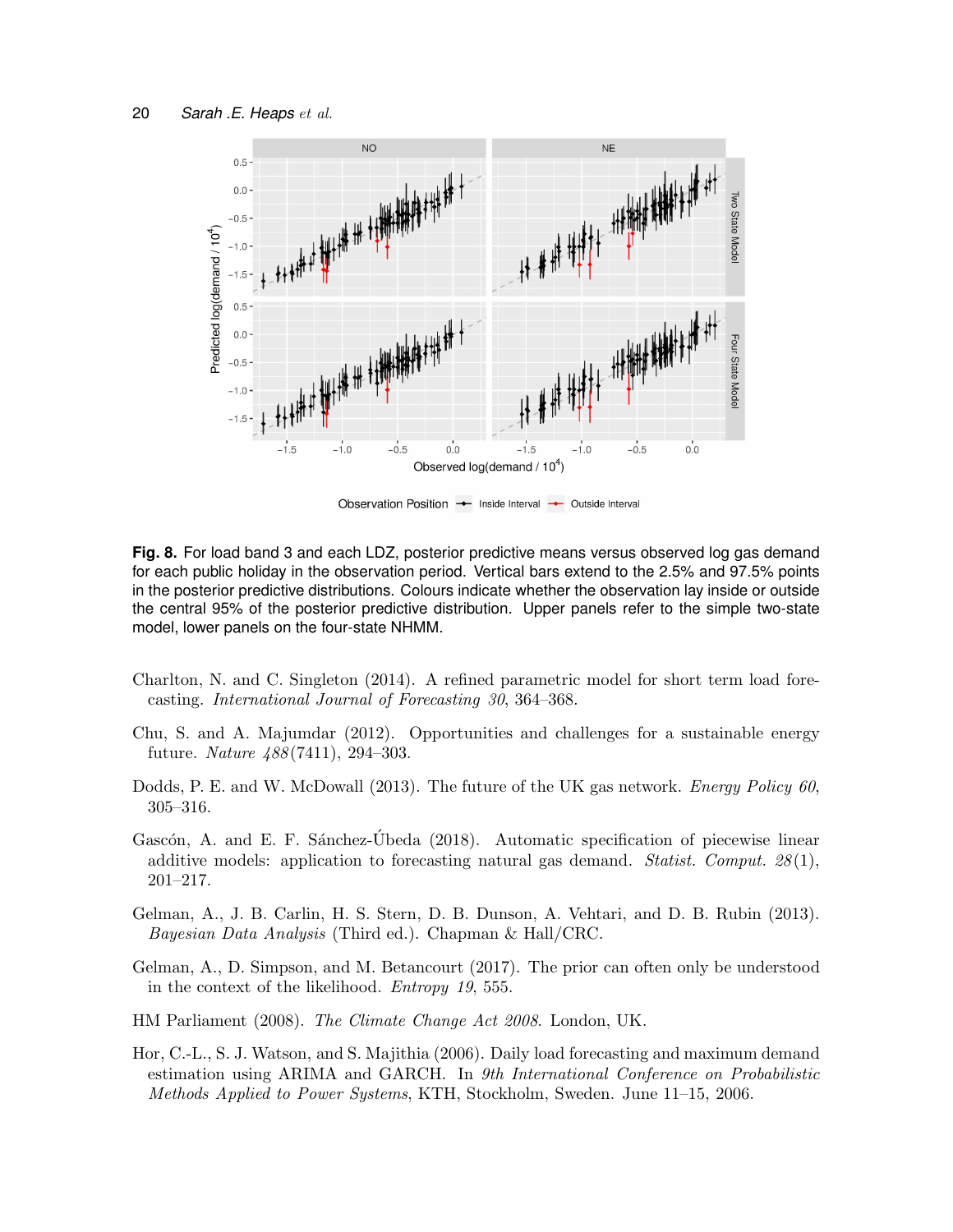

*Identifying the effect of public holidays on daily demand for gas* 21

Observation Position - Inside Interval - Outside Interval

**Fig. 9.** For load band 3 and each LDZ, posterior predictive means versus observed log gas demand for each day in the observation period which was one day from a public holiday. Vertical bars extend to the 2.5% and 97.5% points in the posterior predictive distributions. Colours indicate whether the observation lay inside or outside the central 95% of the posterior predictive distribution. Upper panels are based on the simple two-state model, lower panels on the four-state NHMM.

Lyness, F. K. (1984). Gas demand forecasting. The Statistician  $33(1)$ , 9–21.

- MacDonald, I. L. and W. Zucchini (1997). *Hidden Markov and other models for discrete* valued time series, Volume 70 of Monographs on Statistics and Applied Probability. London: Chapman & Hall.
- National Grid (2016, November). Gas demand forecasting methodology.
- Neal, R. M. (2011). MCMC using Hamiltonian dynamics. In S. Brooks, A. Gelman, G. Jones, and X.-L. Meng (Eds.), *Handbook of Markov Chain Monte Carlo*, Handbooks of modern statistical methods, pp. 113–162. Chapman & Hall/CRC.
- Pardo, A., V. Meneu, and E. Valor (2002). Temperature and seasonality influences on spanish electricity load. Energy Economics 24, 55–70.
- Pourahmadi, M. (1999). Joint mean-covariance models with applications to longitudinal data: unconstrained parameterisation. Biometrika 86, 677–690.
- Soldo, B. (2012). Forecasting natural gas consumption. Applied Energy 92, 26–37.
- Stan Development Team (2016). *RStan: the R interface to Stan.* R package version 2.12.1.
- Stephens, M. (2000). Dealing with label switching in mixture models. J. R. Statist. Soc. B 62, 795–809.